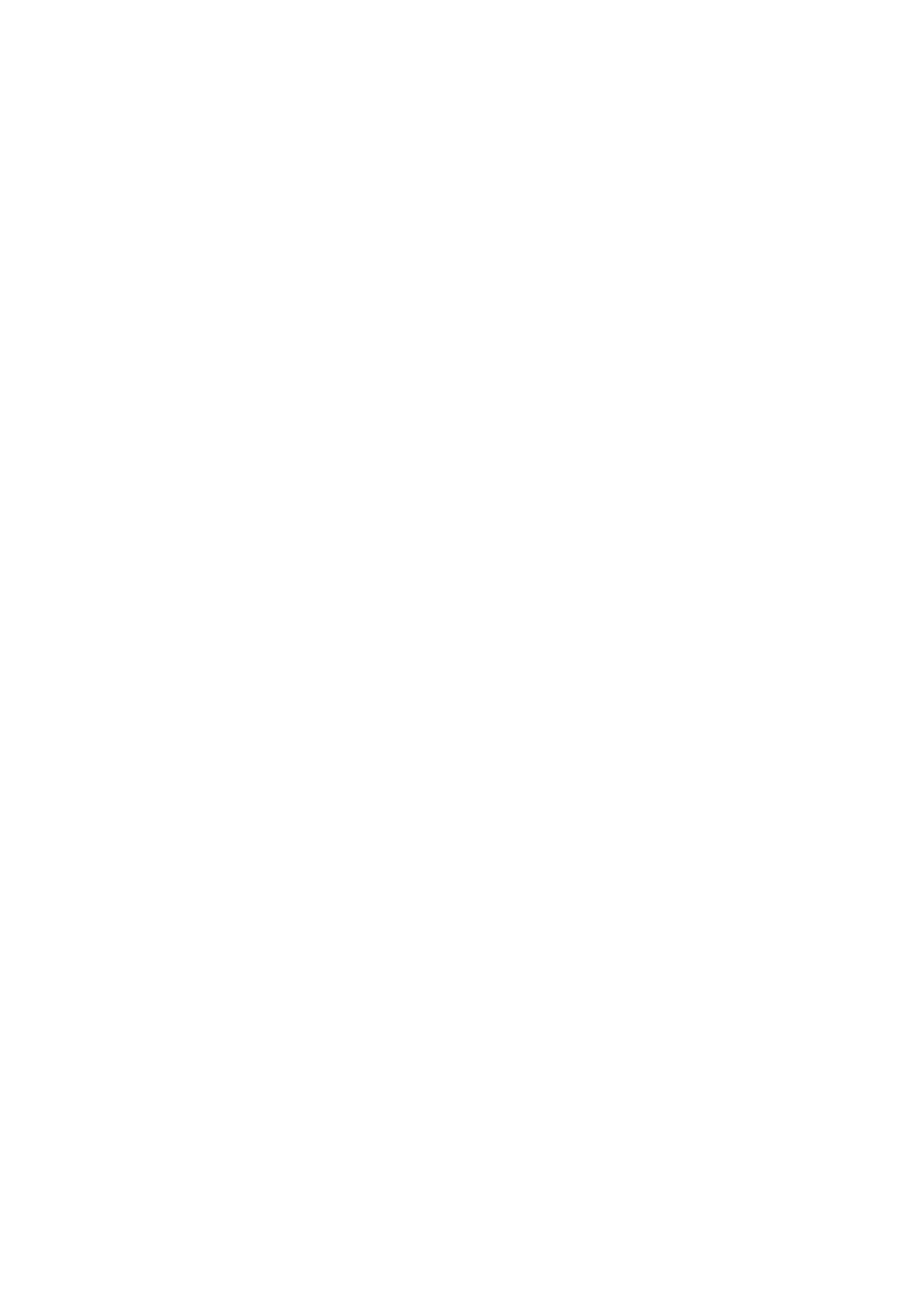# **Key to symbols used in reprinted bill**

## **As reported from the committee of the whole House**

text inserted

text deleted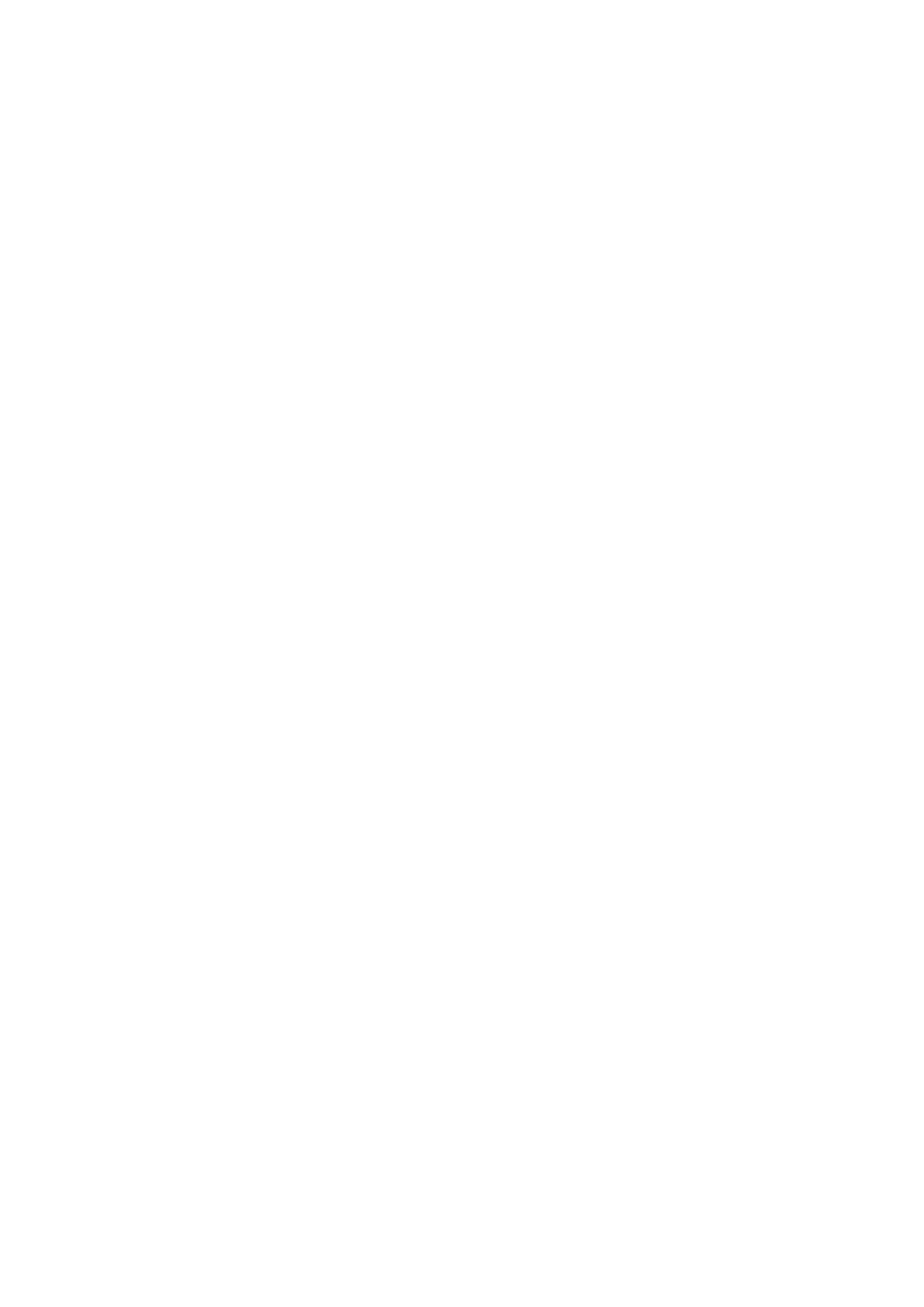*Hon Dr David Clark*

# **Commerce Amendment Bill**

Government Bill

#### **Contents**

|                |                                                                                                                                                      | Page           |
|----------------|------------------------------------------------------------------------------------------------------------------------------------------------------|----------------|
| 1              | Title                                                                                                                                                | 3              |
| 2              | Commencement                                                                                                                                         | 3              |
| 3              | Principal Act                                                                                                                                        | $\overline{4}$ |
|                | Part 1                                                                                                                                               |                |
|                | <b>Amendments to principal Act</b>                                                                                                                   |                |
| 4              | Section 2 amended (Interpretation)                                                                                                                   | $\overline{4}$ |
| 5              | Section 3 amended (Certain terms defined in relation to<br>competition)                                                                              | 5              |
| 5A             | Section 6A amended (Special provisions relating to application of<br>Act to the Crown in right of Australia and to Australian Crown<br>corporations) | 5              |
| 6              | Section 7 amended (Law relating to restraint of trade and breaches<br>of confidence not affected)                                                    | 6              |
| 7              | Section 9 amended (Membership of Commission)                                                                                                         | 6              |
| 8              | Section 13 amended (Termination of appointment of members)                                                                                           | 6              |
| 8A             | Cross-heading above section 27 replaced                                                                                                              | 6              |
|                | Contracts, arrangements, understandings, or covenants<br>substantially lessening competition                                                         |                |
| 8 <sub>B</sub> | Section 28 amended (Covenants substantially lessening<br>competition prohibited)                                                                     | 6              |
| 9              | Section 30 amended (Prohibition on entering into or giving effect<br>to cartel provision)                                                            | 6              |
| 10             | Section 30A amended (Meaning of cartel provision and related<br>terms)                                                                               | 7              |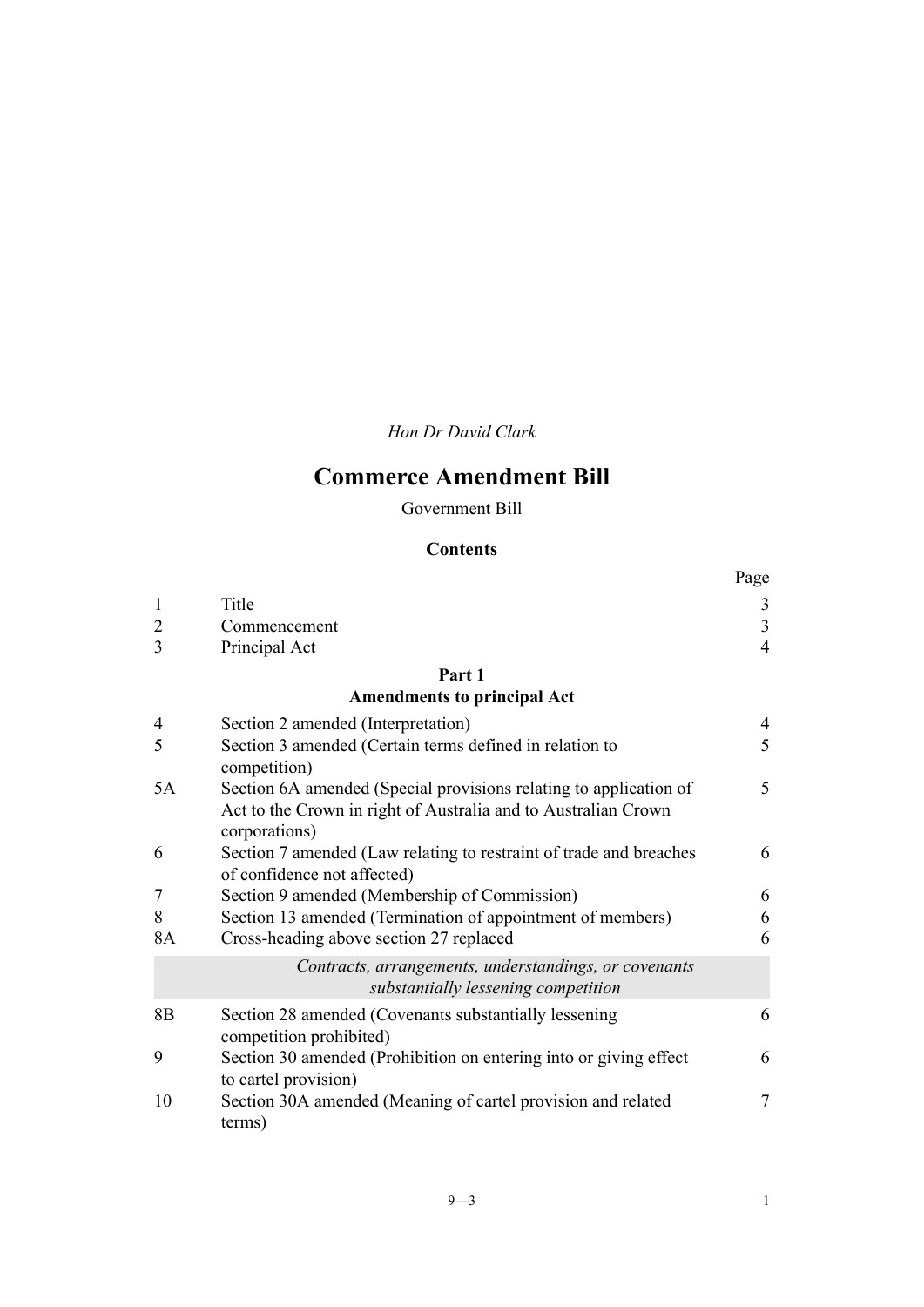|     | <b>Commerce Amendment Bill</b>                                                                            |                |
|-----|-----------------------------------------------------------------------------------------------------------|----------------|
| 11  | Section 30B amended (Additional interpretation relating to cartel<br>provisions)                          | 7              |
| 12  | Section 30C amended (Cartel provisions generally unenforceable)                                           | $\overline{7}$ |
| 13  | Section 31 amended (Exception for collaborative activity)                                                 | $\overline{7}$ |
| 14  | Sections 36 and 36A and cross-heading above section 36 replaced                                           | 7              |
|     | Misuse of market power                                                                                    |                |
|     | 36<br>Misuse of market power                                                                              | $\overline{7}$ |
|     | Misuse of market power in trans-Tasman markets<br>36A                                                     | 8              |
| 14A | Section 44A amended (Exceptions in relation to international liner<br>shipping services)                  | 9              |
| 14B | Section 44B amended (Further exception in relation to                                                     | 9              |
|     | international liner shipping services (price fixing in relation to<br>space on ship))                     |                |
| 15  | Section 45 repealed (Exceptions in relation to intellectual property<br>rights)                           | 9              |
| 16  | Section 46 amended (Saving in respect of business acquisitions)                                           | 9              |
| 17  | Section 48 amended (Interpretation)                                                                       | 9              |
| 18  | Section 51A amended (Competition study terms of reference)                                                | 9              |
| 19  | Section 58 amended (Commission may grant authorisation for<br>restrictive trade practices)                | 10             |
| 20  | Section 58A amended (Effect of authorisation)                                                             | 10             |
| 21  | Section 58B amended (Additional provisions relating to<br>authorisations)                                 | 11             |
| 22  | Section 59 amended (Contracts or covenants subject to                                                     | 11             |
|     | authorisation not prohibited under certain conditions)                                                    |                |
| 22A | Section 59A amended (When Commission may grant<br>authorisation)                                          | 12             |
| 23  | Section 61 amended (Determination of applications for                                                     | 12             |
|     | authorisation of restrictive trade practices)                                                             |                |
| 23A | New section 65AAA inserted (Commission may grant interim<br>authorisation)                                | 13             |
|     | 65AAA Commission may grant interim authorisation                                                          | 13             |
| 23B | Section 65AA amended (Applications during epidemic period)                                                | 14             |
| 23C | Section 65AD amended (Provisional authorisations for certain<br>applications made during epidemic period) | 14             |
| 24  | Section 65A amended (Commission may give clearances relating<br>to cartel provisions)                     | 14             |
| 25  | Section 65B amended (Effect of clearance under section 65A)                                               | 15             |
| 26  | Section 69 amended (Effect of clearance or authorisation)                                                 | 15             |
| 27  | Section 80C amended (Court may order certain persons to be<br>excluded from management of body corporate) | 15             |
| 27A | Section 82B amended (Offence relating to cartel prohibition)                                              | 15             |
| 28  | Section 83 amended (Pecuniary penalties relating to business<br>acquisitions)                             | 16             |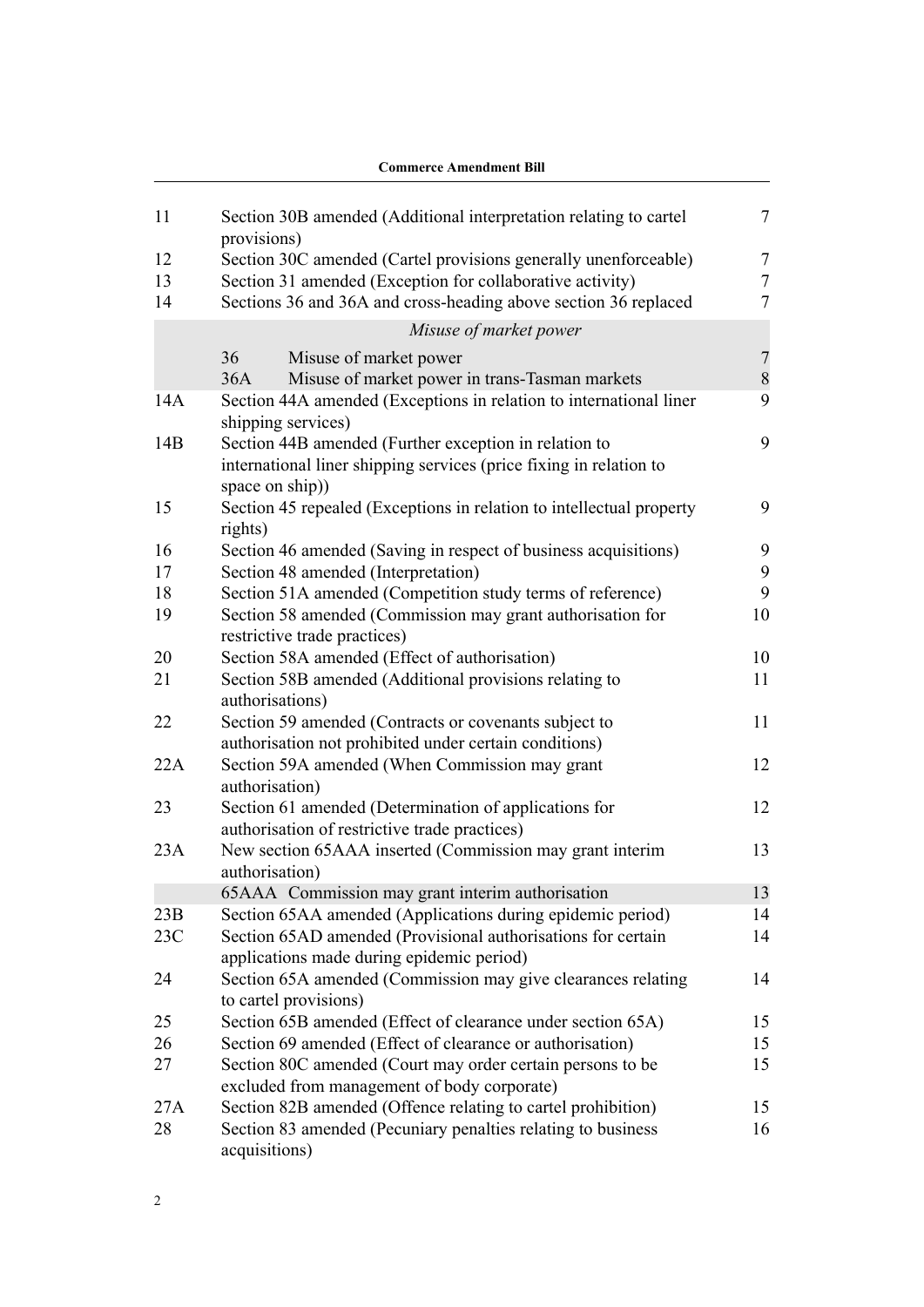<span id="page-6-0"></span>

|    | <b>Commerce Amendment Bill</b>                                                                                                                             | cl <sub>2</sub> |  |
|----|------------------------------------------------------------------------------------------------------------------------------------------------------------|-----------------|--|
| 29 | Section 89 amended (Other orders)                                                                                                                          | 16              |  |
| 30 | Section 92 amended (Persons entitled to appeal)                                                                                                            |                 |  |
| 31 | New cross-heading above section 98 inserted                                                                                                                | 16              |  |
|    | Powers relating to evidence                                                                                                                                |                 |  |
| 32 | New sections 99AA and 99AB and cross-headings inserted                                                                                                     | 16              |  |
|    | Power to share information and documents with public<br>service agencies, statutory entities, and Reserve Bank<br>Reserve Bank, and New Zealand Police     |                 |  |
|    | Sharing of information and documents with public<br>99AA<br>service agencies, statutory entities, and Reserve Bank<br>Reserve Bank, and New Zealand Police | 17              |  |
|    | <b>99AB</b><br>Commission may impose conditions on provision of<br>information or documents                                                                | 18              |  |
|    | Assistance to overseas regulators                                                                                                                          |                 |  |
| 33 | Section 99C amended (Definitions of terms used in sections 99B to<br>99P)                                                                                  | 18              |  |
| 34 | New cross-heading above section 100 inserted                                                                                                               | 18              |  |
|    | Offences, regulations, and administrative provisions                                                                                                       |                 |  |
|    | Part 2                                                                                                                                                     |                 |  |
|    | <b>Transitional, related, and consequential amendments</b>                                                                                                 |                 |  |
| 35 | Consequential amendment to Fair Trading Act 1986                                                                                                           | 18              |  |
| 36 | Consequential amendment to Takeovers Act 1993                                                                                                              | 18              |  |
| 37 | Consequential amendment to Fuel Industry Act 2020                                                                                                          | 19              |  |
| 38 | Schedule 1AA amended                                                                                                                                       | 19              |  |
|    | <b>Schedule</b>                                                                                                                                            | 20              |  |
|    | <b>New Part 4 inserted into Schedule 1AA</b>                                                                                                               |                 |  |
|    |                                                                                                                                                            |                 |  |

## **The Parliament of New Zealand enacts as follows:**

| $\mathbf 1$ | Title                                                                      |  |
|-------------|----------------------------------------------------------------------------|--|
|             | This Act is the Commerce Amendment Act 2021.                               |  |
| $2^{\circ}$ | <b>Commencement</b>                                                        |  |
|             | (1AAA) <b>Section 23B</b> commences on the day after Royal assent.         |  |
| (1)         | Sections 4(1), (3), (4), (6), (8), and (9), 7, 8, 17, 18, 22(7), 23A, 23C, |  |

- (1) Sections 4(1), (3), (4), (6), (8), and (9), 7, 8, 17, 18, 22(7), 23A, 23C, 28, and 31 to 37 commence 1 month after Royal assent.
- (2) Section 38(1) commences 6 months after Royal assent.
- (3) The rest of this Act commences on the first anniversary of Royal assent.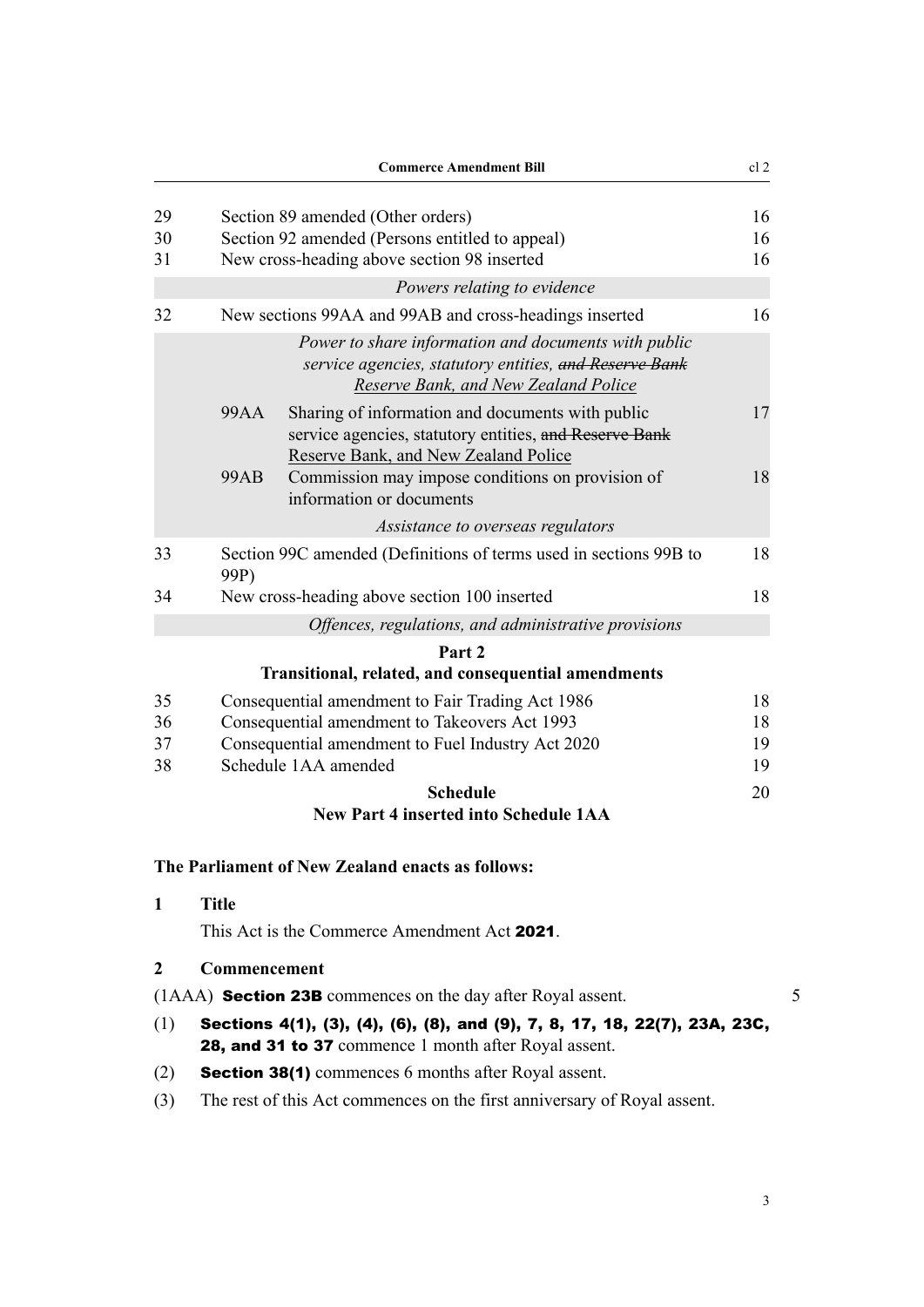## <span id="page-7-0"></span>**3 Principal Act**

This Act amends the Commerce Act 1986 (the **principal Act**).

## **Part 1 Amendments to principal Act**

| $\overline{\mathbf{4}}$ |     | <b>Section 2 amended (Interpretation)</b>                                                                                               | 5  |
|-------------------------|-----|-----------------------------------------------------------------------------------------------------------------------------------------|----|
| (1)                     |     | In section $2(1)$ , insert in their appropriate alphabetical order:                                                                     |    |
|                         |     | overseas regulator means an overseas body that has competition law functions<br>corresponding to those of the Commission under this Act |    |
|                         |     | <b>public service agency</b> means any of the agencies listed in section $10(a)$ of the<br>Public Service Act 2020                      | 10 |
| (2)                     |     | In section $2(1)$ , insert in its appropriate alphabetical order:                                                                       |    |
|                         |     | substantial means real or of substance, except in-                                                                                      |    |
|                         | (a) | sections 36 and 36A when referring to a degree of power in a market;<br>and                                                             |    |
|                         | (b) | section $47(3)$ and $(4)$ ; and                                                                                                         | 15 |
|                         | (c) | Part 4                                                                                                                                  |    |
| (3)                     |     | In section $2(1)$ , definition of <b>acquire</b> , paragraph (c), after "to", insert "goods or<br>services that are".                   |    |
| (4)                     |     | In section $2(1)$ , definition of <b>business</b> , replace paragraph (b) with:                                                         |    |
|                         | (b) | in the course of which goods or services are acquired or supplied other-<br>wise than free of charge                                    | 20 |
| (5)                     |     | In section $2(1)$ , definition of give effect to, replace "or understanding" with<br>"understanding, or covenant".                      |    |
| (6)                     |     | In section $2(1)$ , definition of <b>price</b> , delete "or the acquisition or disposition of<br>any interest in land".                 | 25 |
| (7)                     |     | In section $2(1)$ , replace the definition of <b>provision</b> with:                                                                    |    |
|                         |     | provision,-                                                                                                                             |    |
|                         | (a) | in relation to a covenant, means a term of the covenant; and                                                                            |    |
|                         | (b) | in relation to an understanding or arrangement, means any matter form-<br>ing part of or relating to the understanding or arrangement   | 30 |
| (8)                     |     | In section $2(1)$ , replace the definition of supply with:                                                                              |    |
|                         |     | $supply, -$                                                                                                                             |    |
|                         | (a) | in relation to goods, includes supply (or resupply) by way of gift, sale,<br>exchange, lease, hire, or hire purchase; and               |    |
|                         | (b) | in relation to services, includes provide, grant, or confer; and                                                                        | 35 |
|                         |     |                                                                                                                                         |    |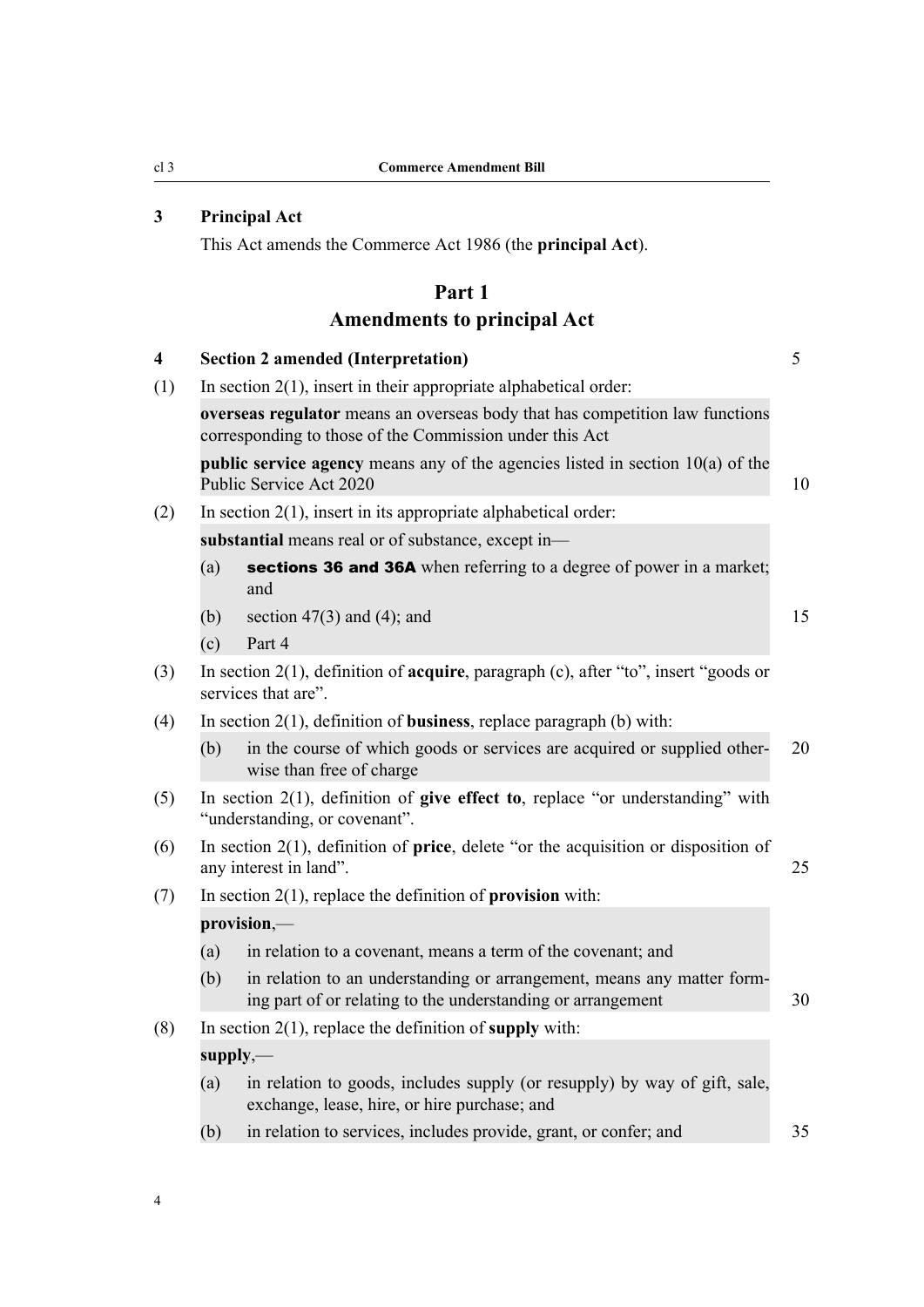- <span id="page-8-0"></span>(c) in relation to goods or services that are interests in land, includes dispos‐ ition
- (9) In section 2(1), definition of **trade**, delete "or to the disposition or acquisition of any interest in land".
- (10) Repeal section  $2(1A)$ . 5
- (11) In section  $2(2)(a)(iii)$ , after "or the giving of,", insert "or the giving effect to a provision of,".
- (12) In section 2(2)(b)(iii), after "or the giving of,", insert "or the giving effect to a provision of,".
- (13) After section  $2(6)(c)$ , insert: 10

- (d) a reference to a party to a covenant means a person who—
	- (i) is bound by, or entitled to the benefit of, the covenant; or
	- (ii) would be bound by, or entitled to the benefit of, the covenant if not for section 28(4) or 30C.
- (14) In section 2(8)(a), after "arrived at", insert ", or covenant given or required to 15 be given,".
- $(14)$  In section  $2(8)(a)$ ,—
	- (a) after "understanding arrived at", insert ", or covenant given or required to be given,"; and
	- (b) replace "or arrived at" with ", arrived at, given, or required to be given". 20
- (15) In section 2(9), replace "or understanding" with "understanding, or covenant" in each place.

#### **5 Section 3 amended (Certain terms defined in relation to competition)**

- (1) In section  $3(1A)$ , replace "the reference in section  $36A(2)(b)$  and (c)" with "in section 36A". 25
- (2) Repeal section 3(1B) and (1C).
- (3) In section 3(7), replace "and  $28$ " with ",  $28$ , **36**, and **36A**".

#### **5A Section 6A amended (Special provisions relating to application of Act to the Crown in right of Australia and to Australian Crown corporations)**

- (1) In section 6A, replace "Section 36A, and Parts 6 and 7, in so far as they relate 30 to a contravention of, or confer powers that may be exercised in relation to, that section," with "The provisions referred to in **subsection (2)**".
- (2) In section 6A, insert as subsection (2):
- (2) For the purposes of **subsection (1)**, the provisions are—
	- $(a)$  section 36A; and  $35$
	- (b) Part 5, in so far as it relates to **section 36A**; and
	- (c) Schedule 1AA, in so far as it relates to section 36A; and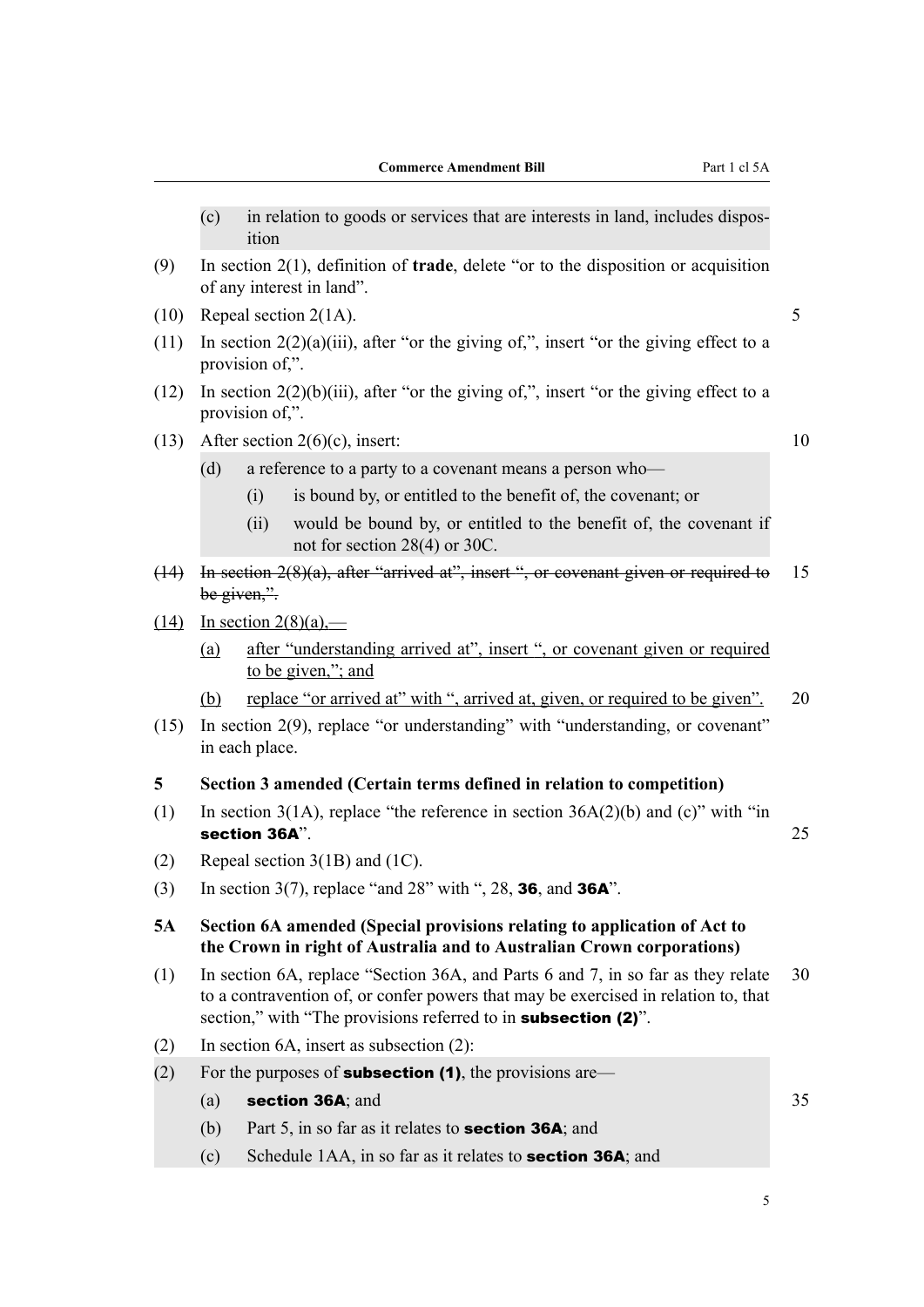<span id="page-9-0"></span>

|                | (d)        |             | Parts 6 and 7, in so far as they relate to a contravention of, or confer                                                                                                                              |
|----------------|------------|-------------|-------------------------------------------------------------------------------------------------------------------------------------------------------------------------------------------------------|
|                |            |             | powers that may be exercised in relation to,—                                                                                                                                                         |
|                |            | (i)         | section 36A; or                                                                                                                                                                                       |
|                |            | (ii)        | Part 5 or Schedule 1AA (in so far as that Part or that schedule<br>relates to section 36A).                                                                                                           |
| 6              |            |             | Section 7 amended (Law relating to restraint of trade and breaches of<br>confidence not affected)                                                                                                     |
| (1)            | trade".    |             | Replace the heading to section 7 with "Relationship with law on restraint of                                                                                                                          |
| (2)            |            |             | Repeal section 7(2).                                                                                                                                                                                  |
| (3)            |            |             | In section $7(3)$ , delete "or subsection $(2)$ ".                                                                                                                                                    |
| $\overline{7}$ |            |             | <b>Section 9 amended (Membership of Commission)</b>                                                                                                                                                   |
| (1)            |            |             | In section $9(1)$ , replace "no more than 6" with "no more than 8".                                                                                                                                   |
| (2)            |            |             | In section $9(2)$ , replace "no more than 5" with "no more than 7".                                                                                                                                   |
| 8              |            |             | Section 13 amended (Termination of appointment of members)                                                                                                                                            |
|                |            |             | After section 13(5), insert:                                                                                                                                                                          |
| (6)            |            |             | To avoid doubt, a former member who is deemed to continue as a member<br>under subsection (4) is not a member for the purposes of determining the num-<br>ber of members under section $9(1)$ or (2). |
| 8A             |            |             | <b>Cross-heading above section 27 replaced</b>                                                                                                                                                        |
|                |            |             | Replace the cross-heading above section 27 with:                                                                                                                                                      |
|                |            |             | Contracts, arrangements, understandings, or covenants substantially lessening<br>competition                                                                                                          |
| 8В             |            | prohibited) | <b>Section 28 amended (Covenants substantially lessening competition</b>                                                                                                                              |
|                | where".    |             | In section 28(6), replace "Where" with "For the purposes of this section,                                                                                                                             |
| 9              | provision) |             | Section 30 amended (Prohibition on entering into or giving effect to cartel                                                                                                                           |
| (1)            |            |             | Replace the heading to section 30 with "Contracts, arrangements, under-<br>standings, or covenants containing cartel provisions prohibited".                                                          |
| (2)            |            |             | After section $30(1)(a)$ , insert:                                                                                                                                                                    |
|                | (ab)       |             | give, or require the giving of, a covenant that contains a cartel provision;                                                                                                                          |

or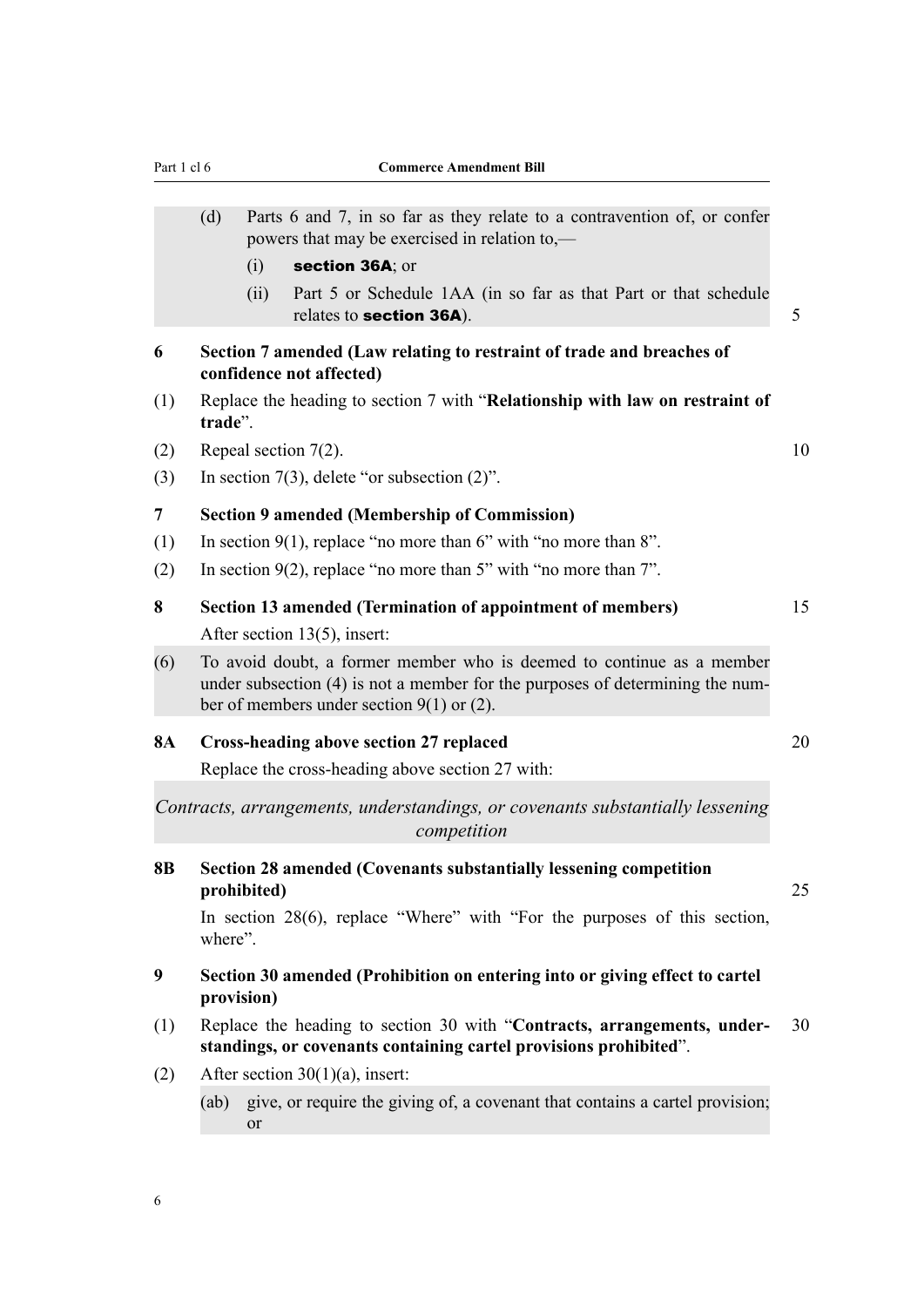<span id="page-10-0"></span>

|      | <b>Commerce Amendment Bill</b>                                                                                                                                                                          | Part 1 cl 14 |
|------|---------------------------------------------------------------------------------------------------------------------------------------------------------------------------------------------------------|--------------|
| 10   | Section 30A amended (Meaning of cartel provision and related terms)                                                                                                                                     |              |
|      | In section 30A, replace "or understanding" with "understanding, or covenant"<br>in each place.                                                                                                          |              |
| 11   | Section 30B amended (Additional interpretation relating to cartel<br>provisions)                                                                                                                        | 5            |
|      | In section 30B(a), replace "or understanding" with "understanding, or cove-<br>nant" in each place.                                                                                                     |              |
| 12   | Section 30C amended (Cartel provisions generally unenforceable)<br>Replace section $30C(2)$ with:                                                                                                       |              |
| (2)  | However, nothing in subsection (1) affects the enforceability of a cartel provi-<br>$sion in$ —                                                                                                         | 10           |
|      | (a)<br>a contract or covenant to which section 31 applies; or                                                                                                                                           |              |
|      | (b)<br>a contract to which section 32, 33, $44A(4)$ or (5), or 44B applies.                                                                                                                             |              |
| 13   | Section 31 amended (Exception for collaborative activity)                                                                                                                                               |              |
| (1)  | After section $31(1)$ , insert:                                                                                                                                                                         | 15           |
|      | Exception for giving, or requiring the giving of, covenant containing cartel<br>provision                                                                                                               |              |
| (1A) | Nothing in <b>section 30(1)(ab)</b> applies to a person in relation to a cartel provi-<br>sion if, at the time of giving, or requiring the giving of, a covenant that contains<br>the provision,—       | 20           |
|      | the person and 1 or more other parties to the covenant are involved in a<br>(a)<br>collaborative activity; and                                                                                          |              |
|      | the cartel provision is reasonably necessary for the purpose of the collab-<br>(b)<br>orative activity.                                                                                                 |              |
| (2)  | In section $31(2)(a)$ , replace "or understanding" with "understanding, or cove-<br>nant".                                                                                                              | 25           |
| (3)  | In section $31(3)(a)$ , replace "or understanding" with "understanding, or cove-<br>nant".                                                                                                              |              |
| 14   | Sections 36 and 36A and cross-heading above section 36 replaced                                                                                                                                         |              |
|      | Replace sections 36 and 36A and the cross-heading above section 36 with:                                                                                                                                | 30           |
|      | Misuse of market power                                                                                                                                                                                  |              |
| 36   | <b>Misuse of market power</b>                                                                                                                                                                           |              |
| (1)  | A person that has a substantial degree of power in a market must not engage in<br>conduct that has the purpose, or has or is likely to have the effect, of substan-<br>tially lessening competition in- | 35           |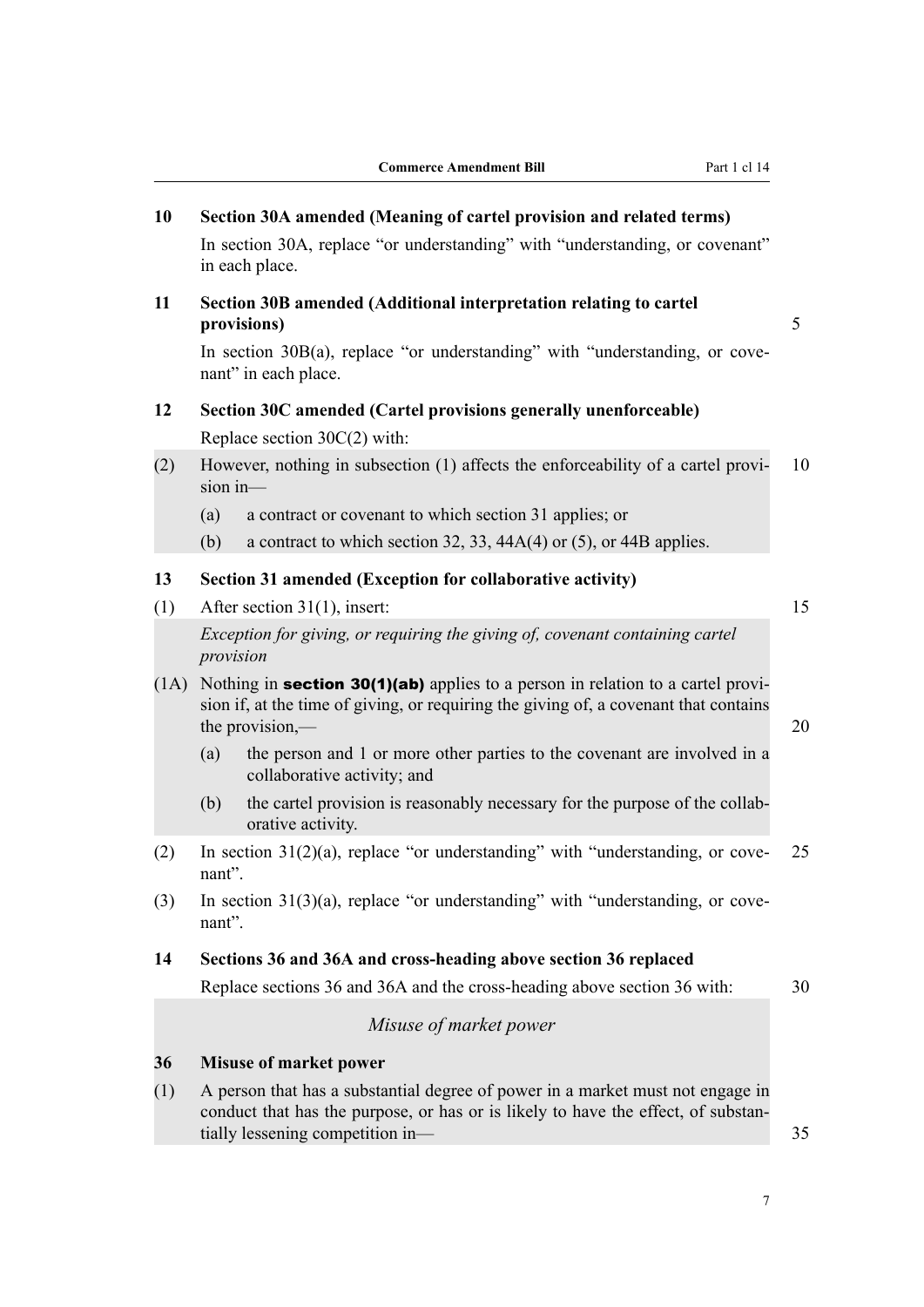<span id="page-11-0"></span>

|     | (a)                                                                              |       | that market; or                                                                                                                                   |    |  |  |
|-----|----------------------------------------------------------------------------------|-------|---------------------------------------------------------------------------------------------------------------------------------------------------|----|--|--|
|     | (b)                                                                              |       | any other market in which the person, or an interconnected person,—                                                                               |    |  |  |
|     |                                                                                  | (i)   | supplies or acquires, or is likely to supply or acquire, goods or ser-<br>vices; or                                                               |    |  |  |
|     |                                                                                  | (ii)  | supplies or acquires, or is likely to supply or acquire, goods or ser-<br>vices indirectly through 1 or more other persons.                       | 5  |  |  |
| (2) |                                                                                  |       | In this section, a person has a substantial degree of power in a market if-                                                                       |    |  |  |
|     | (a)                                                                              |       | the person has a substantial degree of power in the market; or                                                                                    |    |  |  |
|     | (b)                                                                              |       | the person, together with 1 or more interconnected persons, has a sub-<br>stantial degree of power in the market; or                              | 10 |  |  |
|     | (c)                                                                              |       | 1 or more interconnected persons of the person have a substantial degree<br>of power in the market; or                                            |    |  |  |
|     | (d)                                                                              |       | 2 or more interconnected persons together have a substantial degree of<br>power in the market.                                                    |    |  |  |
|     |                                                                                  |       | Compare: Competition and Consumer Act 2010 s 46 (Aust)                                                                                            | 15 |  |  |
| 36A |                                                                                  |       | Misuse of market power in trans-Tasman markets                                                                                                    |    |  |  |
| (1) | <b>Subsection (2)</b> applies if 1 or more of the following applies to a person: |       |                                                                                                                                                   |    |  |  |
|     | (a)                                                                              | land: | the person has a substantial degree of power in a market in New Zea-                                                                              |    |  |  |
|     | (b)                                                                              |       | the person has a substantial degree of power in a market in Australia:                                                                            | 20 |  |  |
|     | (c)                                                                              |       | the person has a substantial degree of power in a market in New Zealand<br>and Australia.                                                         |    |  |  |
| (2) |                                                                                  |       | The person must not engage in conduct that has the purpose, or has or is likely<br>to have the effect, of substantially lessening competition in- |    |  |  |
|     | (a)                                                                              |       | a market in New Zealand in which the person has a substantial degree of<br>power (if any) and that is not a market exclusively for services; or   | 25 |  |  |
|     | (b)                                                                              |       | any other market in New Zealand, not being a market exclusively for<br>services, in which the person, or an interconnected person,—               |    |  |  |
|     |                                                                                  | (i)   | supplies or acquires, or is likely to supply or acquire, goods or ser-<br>vices; or                                                               | 30 |  |  |
|     |                                                                                  | (ii)  | supplies or acquires, or is likely to supply or acquire, goods or ser-<br>vices indirectly through 1 or more other persons.                       |    |  |  |
| (3) |                                                                                  |       | In this section, a person has a substantial degree of power in a market if-                                                                       |    |  |  |
|     | (a)                                                                              |       | the person has a substantial degree of power in the market; or                                                                                    |    |  |  |
|     | (b)                                                                              |       | the person, together with 1 or more interconnected persons, has a sub-<br>stantial degree of power in the market; or                              | 35 |  |  |
|     | (c)                                                                              |       | 1 or more interconnected persons of the person have a substantial degree<br>of power in the market; or                                            |    |  |  |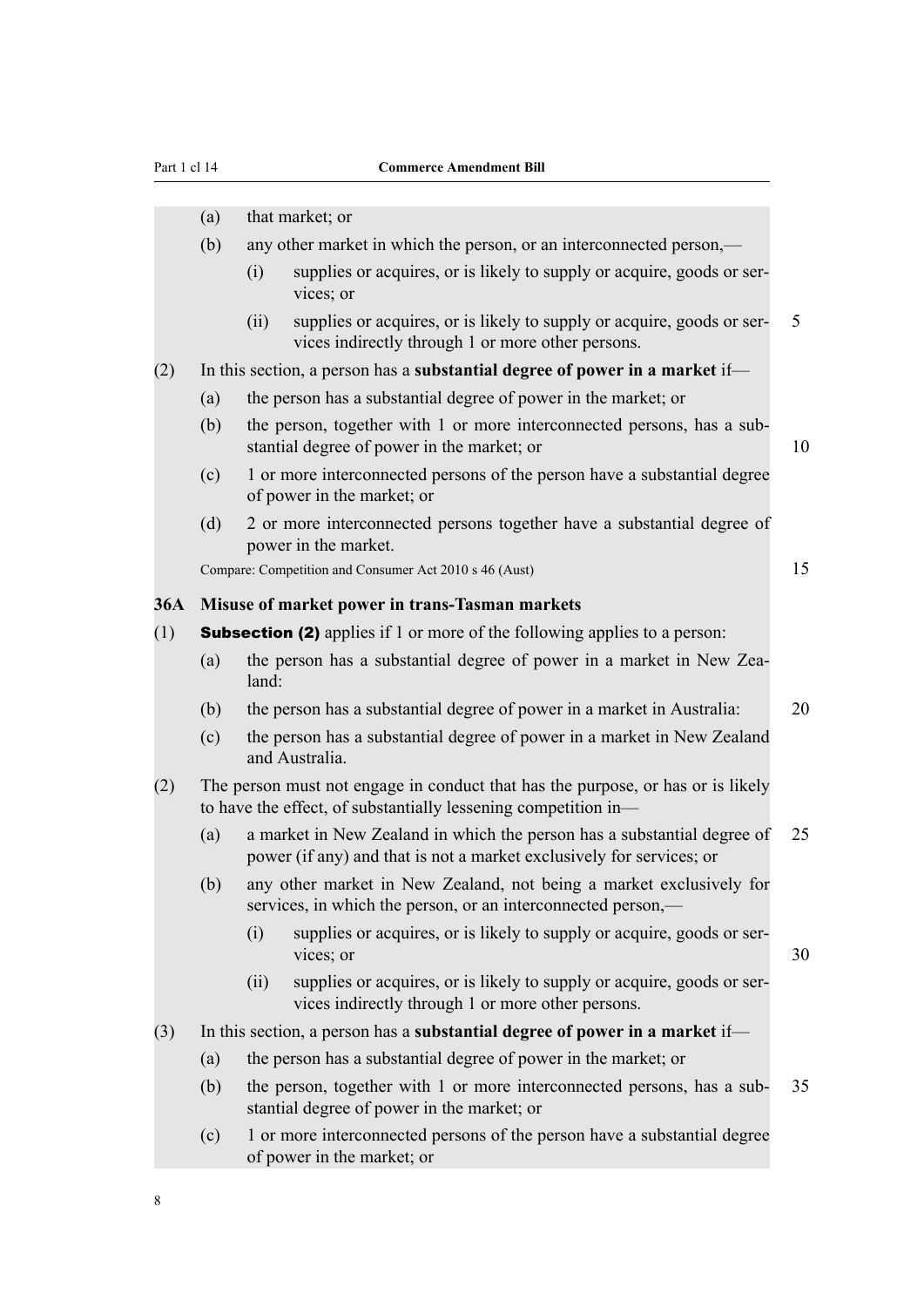<span id="page-12-0"></span>

|     |          | <b>Commerce Amendment Bill</b><br>Part 1 cl 18                                                                                                                                           |
|-----|----------|------------------------------------------------------------------------------------------------------------------------------------------------------------------------------------------|
|     |          |                                                                                                                                                                                          |
|     | (d)      | 2 or more interconnected persons together have a substantial degree of<br>power in the market.                                                                                           |
| (4) |          | In this section, market means a market for goods or services as well as other<br>goods or services that, as a matter of fact and commercial common sense, are<br>substitutable for them. |
| (5) |          | Section 36A does not limit section 36.                                                                                                                                                   |
|     |          | Compare: Competition and Consumer Act 2010 s 46A (Aust)                                                                                                                                  |
| 14A |          | Section 44A amended (Exceptions in relation to international liner<br>shipping services)                                                                                                 |
|     |          | In section $44A(8)$ , insert in its appropriate alphabetical order:                                                                                                                      |
|     | standing | cartel provision means a cartel provision in a contract, arrangement, or under-                                                                                                          |
| 14B |          | Section 44B amended (Further exception in relation to international liner<br>shipping services (price fixing in relation to space on ship))<br>After section 44B(4), insert:             |
| (5) |          | In this section, cartel provision means a cartel provision in a contract, arrange-<br>ment, or understanding.                                                                            |
| 15  |          | Section 45 repealed (Exceptions in relation to intellectual property rights)                                                                                                             |
|     |          | Repeal section 45.                                                                                                                                                                       |
| 16  |          | Section 46 amended (Saving in respect of business acquisitions)                                                                                                                          |
| (1) |          | Replace section $46(a)$ with:                                                                                                                                                            |
|     | (a)      | to any of the following to the extent that the contract, arrangement,<br>understanding, or covenant provides for the acquisition or disposition of<br>assets of a business or shares:    |
|     |          | (i) entering into a contract or an arrangement:                                                                                                                                          |
|     |          | arriving at an understanding:<br>(ii)                                                                                                                                                    |
|     |          | (iii)<br>giving, or requiring the giving of, a covenant; or                                                                                                                              |
| (2) |          | In section 46(b), replace "or understanding" with "understanding, or covenant".                                                                                                          |
| 17  |          | <b>Section 48 amended (Interpretation)</b>                                                                                                                                               |
|     |          | In section 48, repeal the definition of department.                                                                                                                                      |
| 18  |          | <b>Section 51A amended (Competition study terms of reference)</b>                                                                                                                        |
|     | place.   | In section 51A, replace "departments" with "public service agencies" in each                                                                                                             |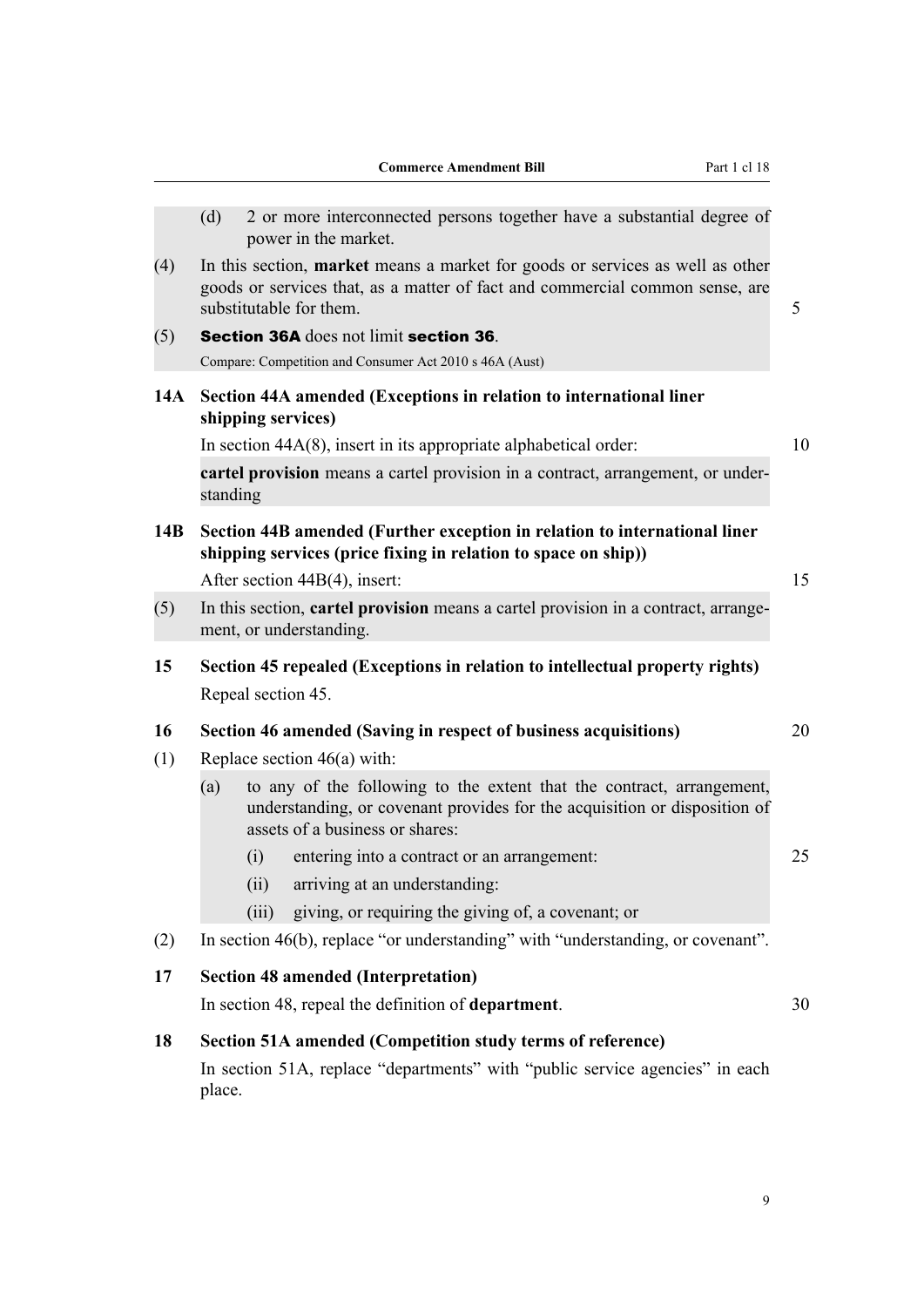#### <span id="page-13-0"></span>**19 Section 58 amended (Commission may grant authorisation for restrictive trade practices)**

After section 58(4), insert:

- $(6A)$  A person who wishes to engage in conduct to which that person considers **sec**tion 36 or 36A would apply, or might apply, may apply to the Commission for 5 an authorisation to do so, and the Commission may grant an authorisation for that person to engage in that conduct.
- (6B) A person who wishes to enter into a contract or an arrangement, or arrive at an understanding, that contains<del>, or might contain</del> a provision that is, or might be, a cartel provision may apply to the Commission for an authorisation to do so, 10 and the Commission may grant an authorisation for that person to enter into the contract or arrangement, or arrive at the understanding.
- (6C) A person who wishes to give, or require the giving of, a covenant that contains, or might contain a provision that is, or might be, a cartel provision may apply to the Commission for an authorisation to do so, and the Commission may 15 grant an authorisation for that person to give, or require the giving of, the covenant.
- (6D) A person who wishes to give effect to a provision of a contract, arrangement, understanding, or covenant that is, or might be, a cartel provision may apply to the Commission for an authorisation to do so, and the Commission may grant 20 an authorisation for that person to give effect to that provision.

#### **20 Section 58A amended (Effect of authorisation)**

- (1) In section 58A(1) and (2), replace "or 30C" with "30C, **36,** or **36A**".
- (2) In section 58A(3), replace "subsection (3) of section 58 remains in force, noth‐ ing in section 28 shall prevent" with "section 58(3) remains in force, nothing in 25 section 28, 30, 30C, **36**, or **36A** prevents".
- (3) In section 58A(4), replace "subsection (4) of section 58 remains in force, noth‐ ing in section 28 shall prevent" with "section 58(4) remains in force, nothing in section 28, 30, 30C, **36**, or **36A** prevents".
- (4) After section 58A(4), insert: 30
- (4A) While an authorisation under **section 58(6A)** remains in force, nothing in section  $27, 28, 30, 30C,$  **36, 36A**,  $37$ , or  $38$  prevents an applicant from engaging in conduct to which the authorisation relates in accordance with the authorisation.
- (4B) While an authorisation under **section 58(6B)** remains in force, nothing in section 27, 30, 30C, **36,** or **36A** prevents an applicant from— $\qquad$  35
	- (a) entering into the contract or arrangement, or arriving at the understand‐ ing, to which the authorisation relates; or
	- (b) in accordance with the authorisation, giving effect to any cartel provision in the contract, arrangement, or understanding to which the authorisation relates. 40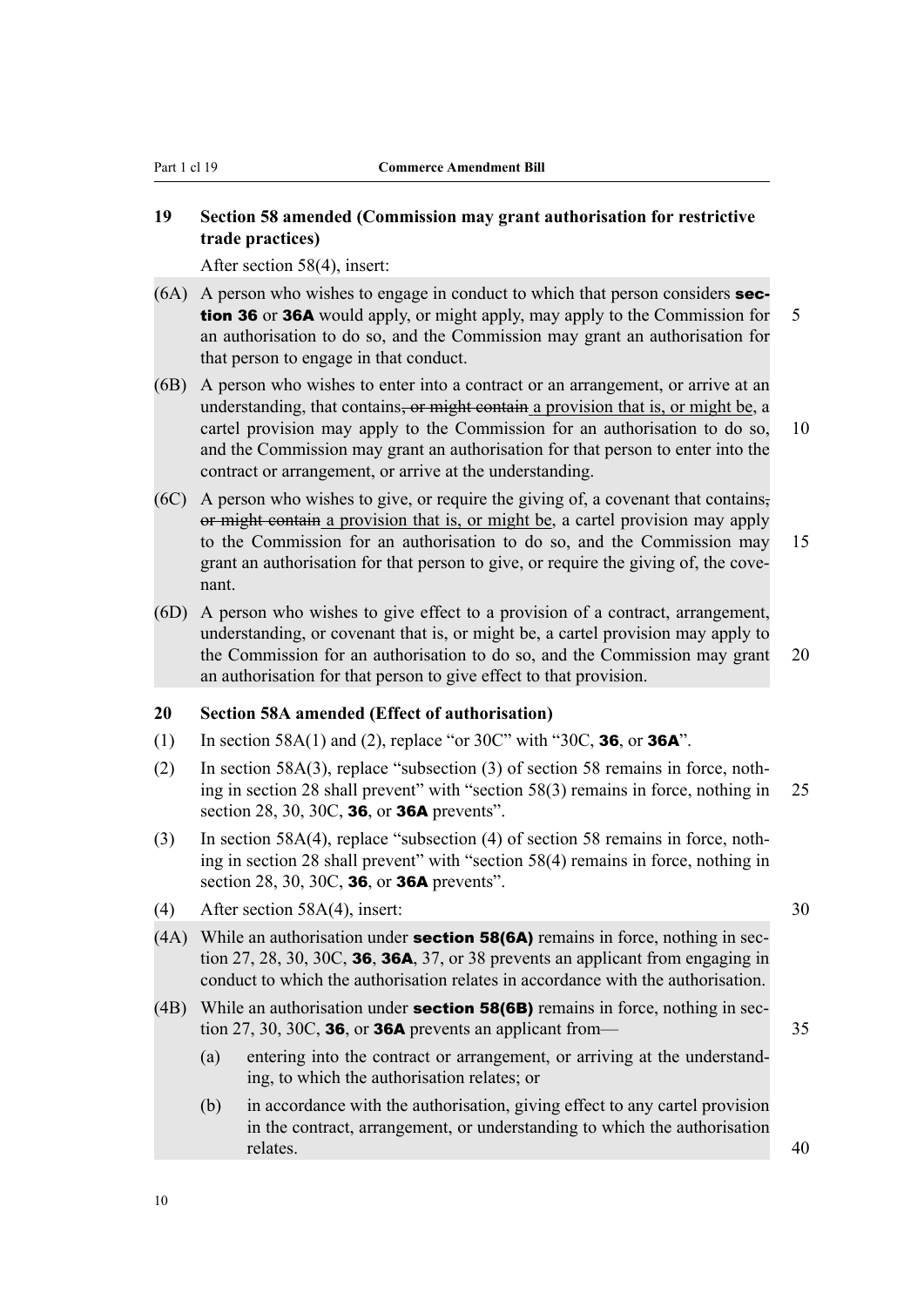<span id="page-14-0"></span>(4C) While an authorisation under **section 58(6C)** remains in force, nothing in sec-

(a) giving, or requiring the giving of, the covenant to which the authorisa-

(b) giving effect to any cartel provision of the covenant to which the author‐ 5

tion 28, 30, 30C, **36**, or **36A** prevents an applicant from—

tion relates; or

isation relates in accordance with the authorisation. (4D) While an authorisation under **section 58(6D)** remains in force, nothing in section 27, 28, 30, 30C, 36, or 36A prevents an applicant from giving effect to any cartel provision of the contract, arrangement, understanding, or covenant to which the authorisation relates in accordance with the authorisation. 10 (5) In section 58A(5), replace "subsection (7) of section 58 remains in force, nothing in section 37 shall prevent" with "section 58(7) remains in force, nothing in section 36, 36A, or 37 prevents". (6) In section 58A(6), replace "subsection  $(8)$  of section 58 remains in force, nothing in section 38 shall prevent" with "section 58(8) remains in force, nothing in 15 section 36, 36A, or 38 prevents". **21 Section 58B amended (Additional provisions relating to authorisations)** (1) Replace section 58B(1) with: (1) An authorisation granted to a person under section 58 has effect as if it were also an authorisation in the same terms to every other person named or referred 20 to in the application for the authorisation as— (a) a party to the contract, arrangement, understanding, conduct, practice, or act to which the application relates; or (b) a person who is or would be bound by, or entitled to the benefit of, the covenant to which the application relates. 25 (2) In section 58B(2)(b), replace "or understanding" with "understanding, or cove‐ nant" in each place. **22 Section 59 amended (Contracts or covenants subject to authorisation not prohibited under certain conditions)** (1) In section 59(1)(a), after "section 27", insert "or  $30(1)(a)$ ". 30 (1A) After section 59(1)(a), insert: (aa) a contract the entry into which is, or the giving effect to a provision of which would be, conduct to which **section 36 or 36A** applies may be entered into if the requirements of subsection (2) are complied with: (2) In section 59(1)(b), after "section 28", insert "or **30(1)(ab)**".  $35$ (3) After section 59(1)(b), insert: (c) a covenant the requiring of the giving of which, or the giving of which,

is conduct to which section 36 or 36A applies may be required to be

11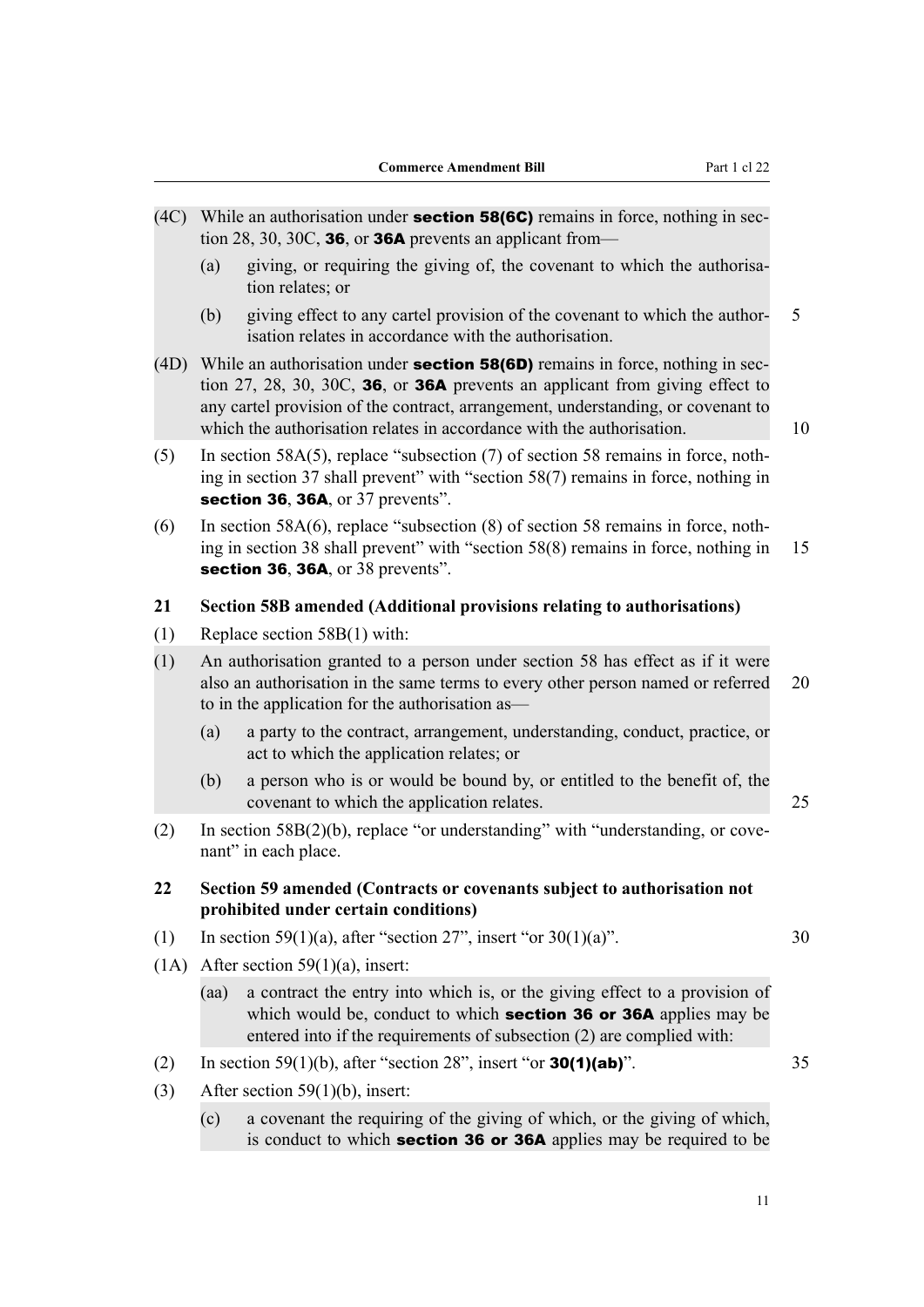given, or may be given, if the requirements of subsection (2) are com‐ plied with.

- <span id="page-15-0"></span>(4) In section 59(2)(a), replace "to which section 27 applies" with "described in subsection  $(1)(a)$ ".
- (5) After section  $59(2)(a)$ , insert: 5
	- (aa) in the case of a contract described in **subsection (1)(aa)**, that the contract is subject to a condition that the contract does not come into force unless and until authorisation is granted to engage in the conduct to which **section 36 or 36A** applies and that an application must be made for that authorisation within 15 working days after the contract is entered 10 into:
- (6) In section  $59(2)(b)$ ,—
	- (a) replace "to which section 28 applies" with "described in subsection  $(1)(b)$  or  $(c)$ "; and
	- (b) after "to it", insert ", or to engage in the conduct to which **section 36** 15 or 36A applies, as the case may be.".
- (7) After section 59(2), insert:
- (3) The condition referred to in subsection  $(2)(a)$  or (b) may provide for the provision to come into force, or the covenant to have effect, as the case may be, on the basis of an interim authorisation being granted under **section 65AAA**, but 20 only if the condition also provides for the provision or covenant to cease to have effect immediately if—
	- (a) the interim authorisation ceases to be in force; and
	- (b) the authorisation under section 58 has not been granted.
- (8) Replace **section 59(3)** (as inserted by **subsection (7)**) with:  $25$
- (3) The condition referred to in subsection  $(2)(a)$ , **(aa)**, or (b) may provide for the provision or the contract to come into force, or the covenant to have effect, as the case may be, on the basis of an interim authorisation being granted under section 65AAA, but only if the condition also provides for the provision, contract, or covenant to cease to have effect immediately if— 30
	- (a) the interim authorisation ceases to be in force; and
	- (b) the authorisation under section 58 has not been granted.

#### **22A Section 59A amended (When Commission may grant authorisation)**

In section 59A(1)(b), after "arrived at,", insert "or a covenant given,".

- **23 Section 61 amended (Determination of applications for authorisation of** 35 **restrictive trade practices)**
- (1) In section 61, replace "shall" with "must" in each place.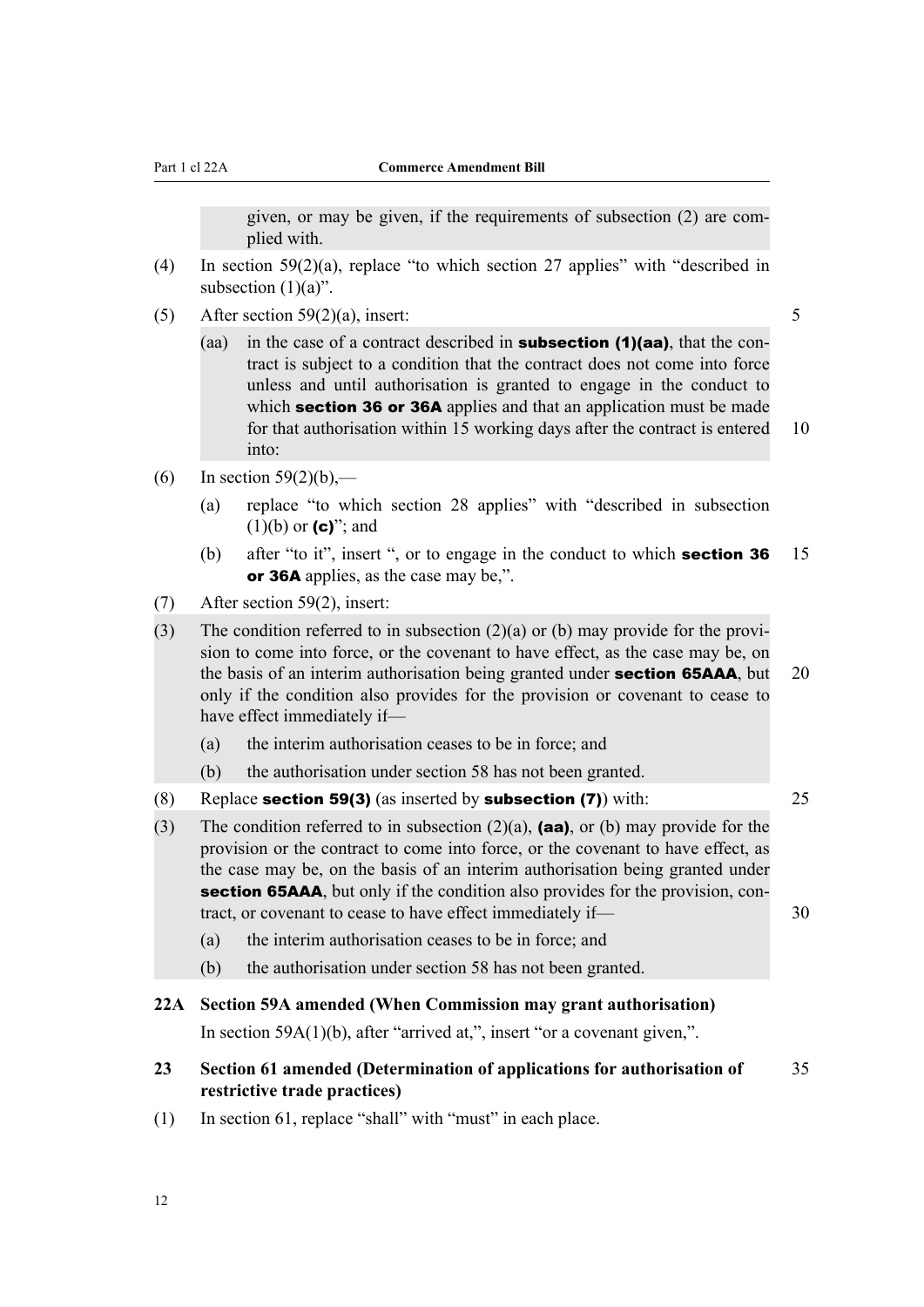<span id="page-16-0"></span>(1A) In section 61(6), replace "pursuant to an application under section 58(1) to  $(4)$ " with "relating to an application under section  $58(1)$  to  $(6A)$ ". (2) In section  $61(6)(d)$ , replace "covenant—" with "covenant; or". (3) After section  $61(6)(d)$ , insert: (e) engaging in the conduct— $\frac{5}{5}$ (4) Replace section 61(8) with: (8) The Commission must not make a determination granting an authorisation relating to an application under **section 58(6B)** to  $(8)$  unless it is satisfied that the following matter to which the application relates will in all the circumstances result, or be likely to result, in such a benefit to the public that the 10 matter should be permitted: (a) entry into the contract or arrangement, or arriving at the understanding: (b) giving, or requiring the giving of, the covenant: (c) giving effect to the provision of the contract, arrangement, understand‐ ing, or covenant: 15 (d) engaging in the practice of resale price maintenance: (e) the act or conduct. (9) For the purposes of **section 58(6B) to (6D)** and **subsection (8)(a) to (c)**, it is not necessary for the Commission to determine whether a particular provision is in fact a cartel provision, providing there are reasonable grounds for 20 believing that it might be. **23A New section 65AAA inserted (Commission may grant interim authorisation)** After section 65, insert: **65AAA Commission may grant interim authorisation** 25 (1) The Commission may make a determination in writing granting an interim authorisation for an application under section 58 if the Commission considers it is appropriate to do so. (2) The Commission is not required to comply with section  $61(5)$  to (9) before granting an interim authorisation. 30 (3) For the purposes of this section, a reference in any of sections 58A, 58B, 59A, 59B, 61(2), 65, 92, 104, 105, and 106(10) to an authorisation must be treated as if it were a reference to an interim authorisation. (4) An interim authorisation remains in force until— (a) the applicant withdraws its application for an authorisation; or 35 (b) the Commission revokes the interim authorisation under section 65; or (c) the Commission declines or grants the application for an authorisation under section 58.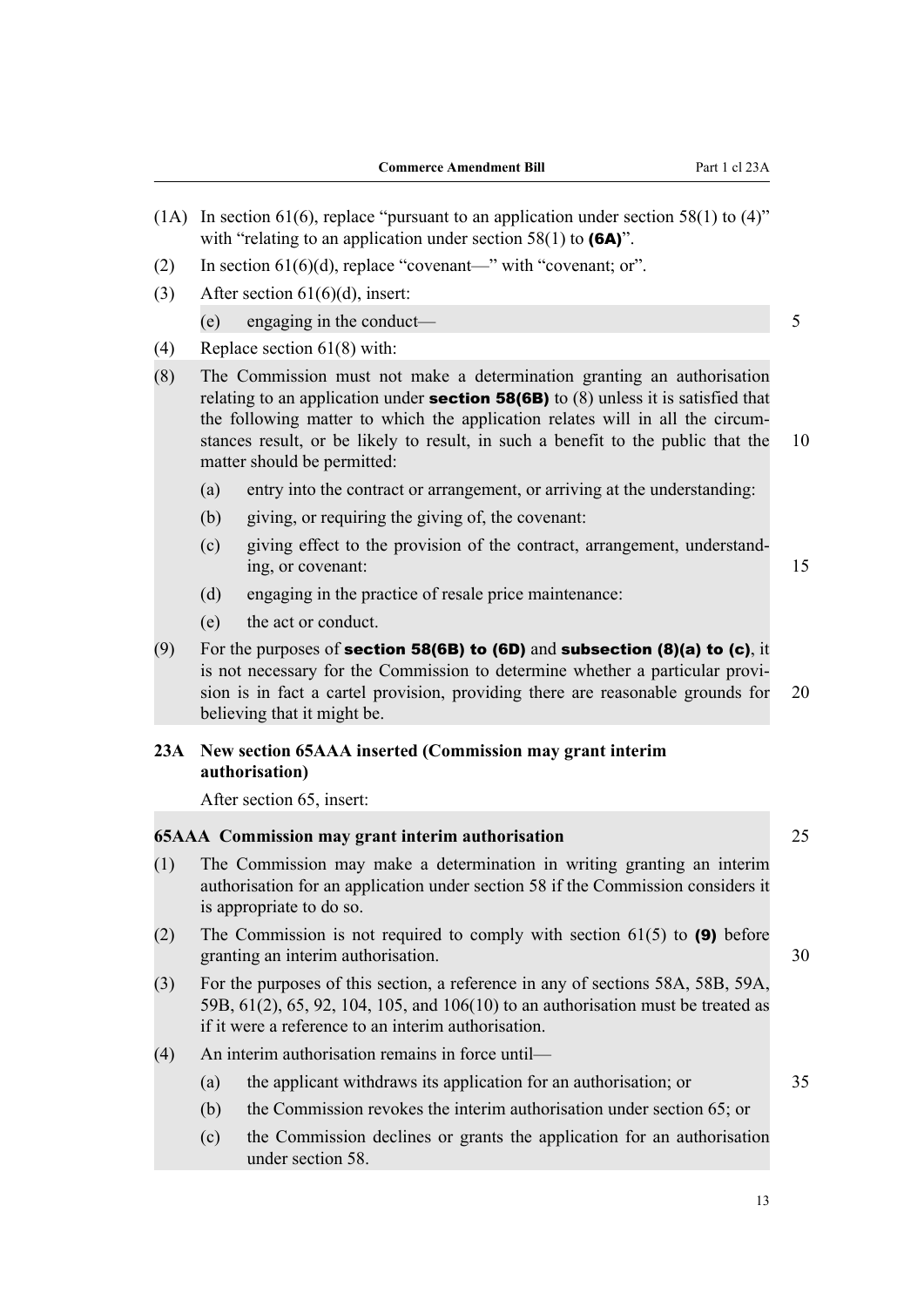<span id="page-17-0"></span>(5) Subsection (4) does not limit the Commission's ability to grant an interim authorisation for such period as the Commission sees fit.

#### **23B Section 65AA amended (Applications during epidemic period)**

Replace section 65AA(1)(b) with:

- (b) ending at the earlier of the following: 5
	- (i) the close of the 6-month period that starts on the date on which the Epidemic Preparedness (COVID-19) Notice 2020 expires or is revoked:
	- (ii) the date on which **section 19** of the Commerce Amendment Act **2021** (which amends section 58) comes into force. 10
- **23C Section 65AD amended (Provisional authorisations for certain applications made during epidemic period)**
- (1) In section 65AD(4), delete "59(1)(a) and  $(2)(a)$ ,".
- (2) After section 65AD(4), insert:
- (4A) If **section 23C(1)** of the Commerce Amendment Act **2021** amends subsec- 15 tion (4) of this section during the epidemic period,—
	- (a) subsection (4), as in force before that amendment was made, continues to apply for the purposes of this section (as if that amendment had not been made) in respect of contracts to which section  $59(1)(a)$  of this Act applies that are entered into before **section 23C(1)** of the Commerce 20 Amendment Act 2021 came into force (and, for the purposes of this paragraph, section 59(3) of this Act is disregarded):
	- (b) in respect of contracts to which section  $59(1)(a)$  of this Act applies that are entered into on or after **section 23C(1)** of the Commerce Amendment Act **2021** came into force, **section 59(3)** of this Act applies for 25 the purposes of this section as if the reference to—
		- $(i)$  an interim authorisation granted under **section 65AAA** is a reference to a provisional authorisation granted under this section; and
		- (ii) an authorisation under section 58 includes a reference to an authorisation under section 65AA. 30

#### **24 Section 65A amended (Commission may give clearances relating to cartel provisions)**

- (1) Replace section 65A(1) with:
- (1) A person who proposes to do any of the following may apply to the Commis‐ sion for a clearance under this section: 35
	- (a) enter into a contract or an arrangement that contains, or may contain, a cartel provision:

14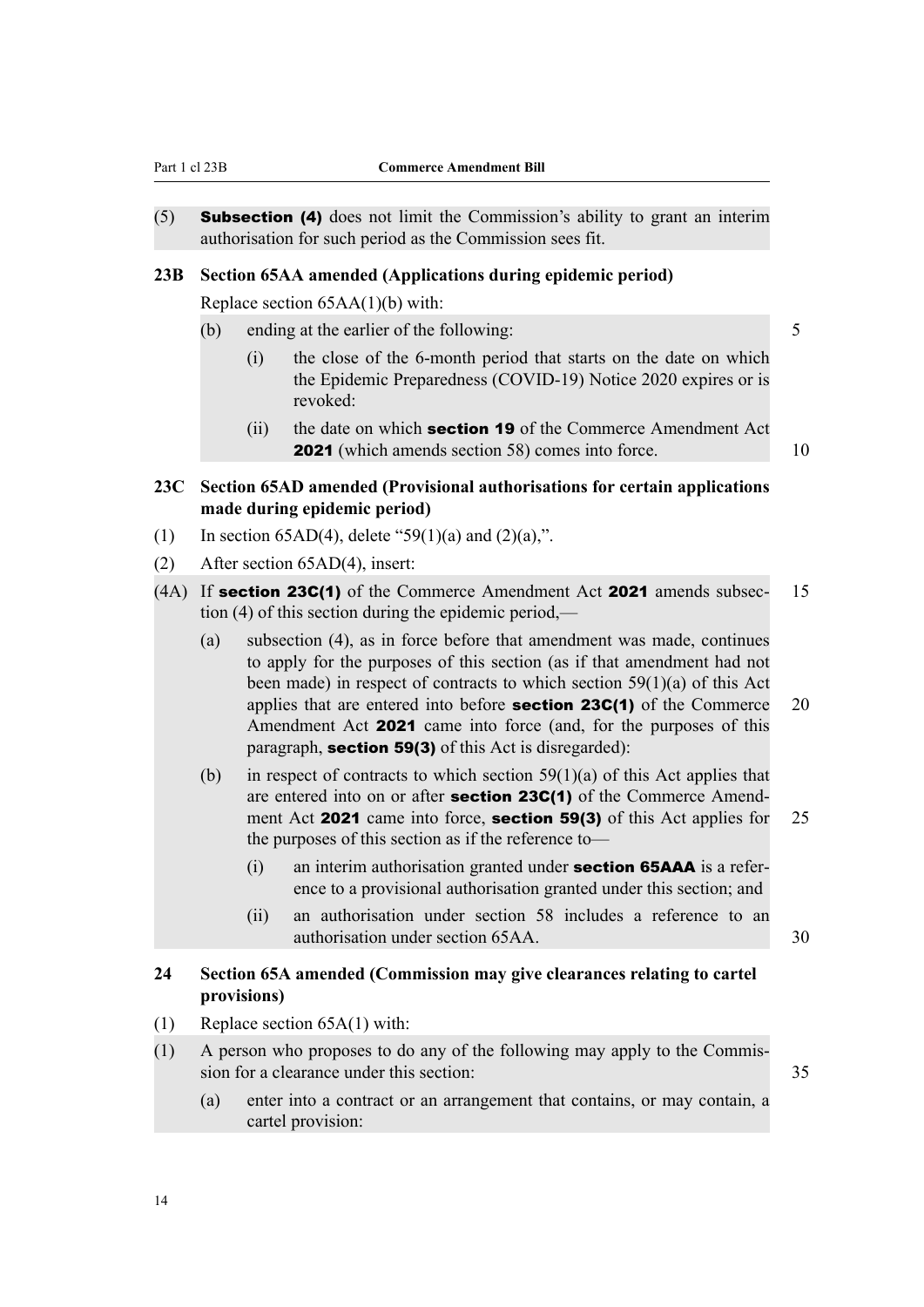<span id="page-18-0"></span>

|     | (b)                                 | sion:                                                                                                                          | arrive at an understanding that contains, or may contain, a cartel provi-                                                              |    |  |  |  |
|-----|-------------------------------------|--------------------------------------------------------------------------------------------------------------------------------|----------------------------------------------------------------------------------------------------------------------------------------|----|--|--|--|
|     | (c)                                 |                                                                                                                                | give, or require the giving of, a covenant that contains, or may contain, a<br>cartel provision.                                       |    |  |  |  |
| (2) |                                     | or covenant".                                                                                                                  | In section $65A(2)(a)$ and (b), replace "or understanding" with "understanding,                                                        | 5  |  |  |  |
| (3) |                                     |                                                                                                                                | Replace section $65A(2)(c)$ with:                                                                                                      |    |  |  |  |
|     | (c)                                 | the following will not have, or would not be likely to have, the effect of<br>substantially lessening competition in a market: |                                                                                                                                        |    |  |  |  |
|     |                                     | (i)                                                                                                                            | entering into the contract or arrangement:                                                                                             | 10 |  |  |  |
|     |                                     | (ii)                                                                                                                           | arriving at the understanding:                                                                                                         |    |  |  |  |
|     |                                     | (iii)                                                                                                                          | giving, or requiring the giving of, the covenant:                                                                                      |    |  |  |  |
|     |                                     | (iv)                                                                                                                           | giving effect to any provision of the contract, arrangement, under-<br>standing, or covenant.                                          |    |  |  |  |
| 25  |                                     |                                                                                                                                | Section 65B amended (Effect of clearance under section 65A)                                                                            | 15 |  |  |  |
| (1) |                                     | In section 65B, replace "or understanding" with "understanding, or covenant"<br>in each place.                                 |                                                                                                                                        |    |  |  |  |
| (2) |                                     |                                                                                                                                | In section 65B, replace "or 30" with ", 28, 30, 36, or 36A" in each place.                                                             |    |  |  |  |
| (3) |                                     |                                                                                                                                | In section $65B(a)$ , after "the understanding", insert ", or giving, or requiring the<br>giving of, the covenant".                    | 20 |  |  |  |
| 26  |                                     |                                                                                                                                | Section 69 amended (Effect of clearance or authorisation)                                                                              |    |  |  |  |
|     |                                     |                                                                                                                                | In section 69, after "27,", insert "36, 36A,".                                                                                         |    |  |  |  |
| 27  |                                     |                                                                                                                                | Section 80C amended (Court may order certain persons to be excluded<br>from management of body corporate)                              |    |  |  |  |
| (1) |                                     |                                                                                                                                | After section $80C(a)$ , insert:                                                                                                       | 25 |  |  |  |
|     |                                     | sion; or                                                                                                                       | (ab) given, or required the giving of, a covenant that contains a cartel provi-                                                        |    |  |  |  |
| (2) | nant".                              |                                                                                                                                | In section 80C(b), replace "or understanding" with "understanding, or cove-                                                            |    |  |  |  |
| 27A |                                     |                                                                                                                                | Section 82B amended (Offence relating to cartel prohibition)                                                                           | 30 |  |  |  |
| (1) | After section $82B(1)(a)$ , insert: |                                                                                                                                |                                                                                                                                        |    |  |  |  |
|     | (ab)                                | the person,—                                                                                                                   |                                                                                                                                        |    |  |  |  |
|     |                                     | (i)                                                                                                                            | in contravention of <b>section 30(1)(ab)</b> , gives, or requires the giv-<br>ing of, a covenant that contains a cartel provision; and |    |  |  |  |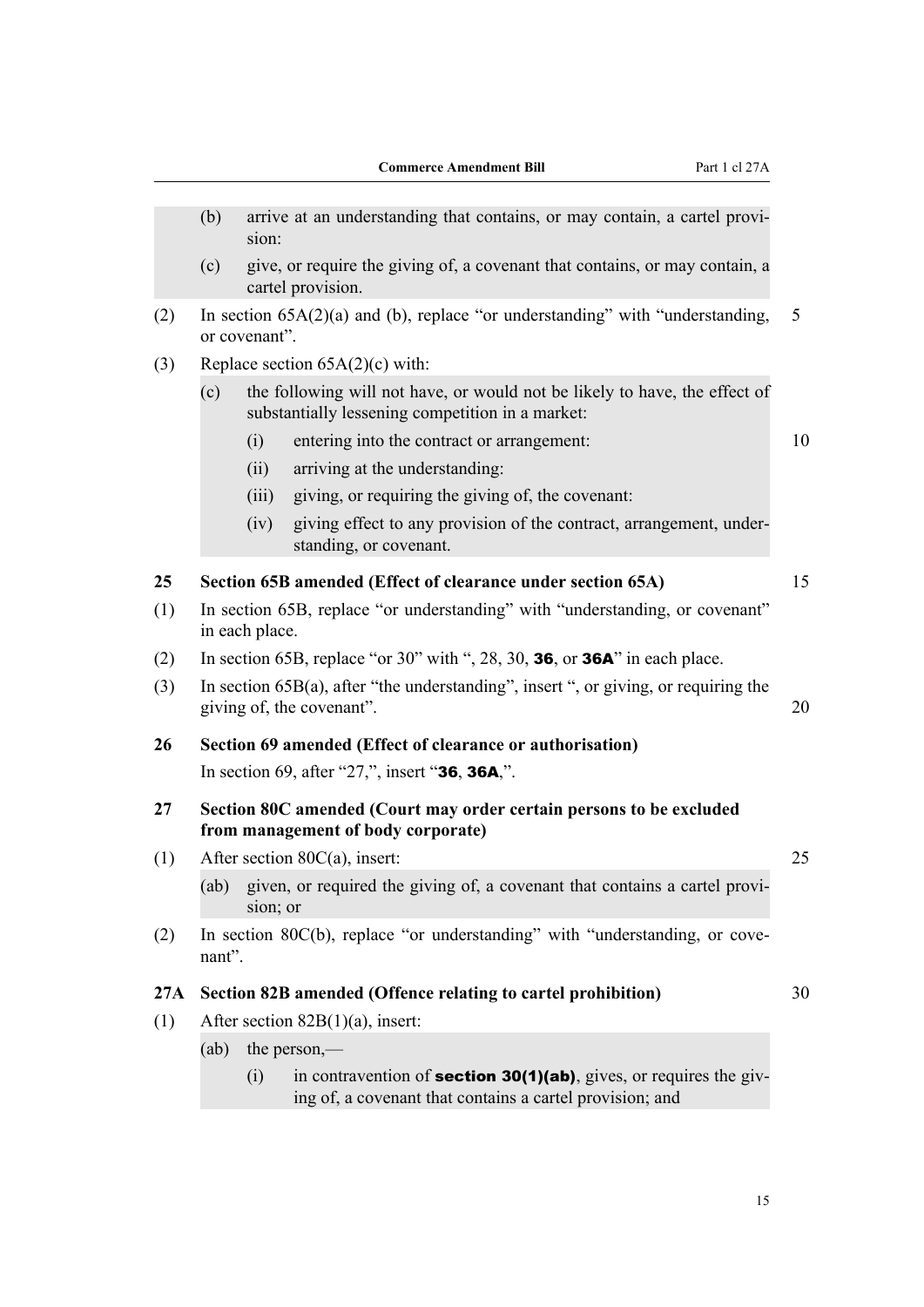- <span id="page-19-0"></span>(ii) intends, at the time the person gives or requires the giving of the covenant, to engage in price fixing, restricting output, or market allocating; or
- (2) In section 82B(4), after "section  $30(1)(a)$ ", insert ", (ab),".

#### **28 Section 83 amended (Pecuniary penalties relating to business acquisitions)** 5

- (1) Repeal section 83(1A).
- (2) In section 83(2), replace "shall" with "must".
- (3) After section 83(2), insert:
- (3) The amount of any pecuniary penalty must not, in respect of each act or omis‐ sion, exceed,— 10
	- (a) in the case of an individual, \$500,000; or
	- (b) in any other case, the greater of the following:
		- (i) \$10 million:
		- (ii) either,—
			- (A) if it can be readily ascertained and if the court is satisfied 15 that the contravention occurred in the course of producing a commercial gain, 3 times the value of any commercial gain resulting from the contravention; or
			- (B) if the commercial gain cannot readily be ascertained, 10% of the turnover of the person and all its interconnected bod- 20 ies corporate (if any) in each accounting period in which the contravention occurred.

#### **29 Section 89 amended (Other orders)**

In section  $89(3)$ , replace "person who, but for section  $28(4)$  would be bound by or entitled to the benefit of with "party to" in each place. 25

#### **30 Section 92 amended (Persons entitled to appeal)**

In section  $92(ba)(ii)$ , replace "or understanding" with "understanding, or covenant".

#### **31 New cross-heading above section 98 inserted**

Before section 98, insert: 30

#### *Powers relating to evidence*

# **32 New sections 99AA and 99AB and cross-headings inserted**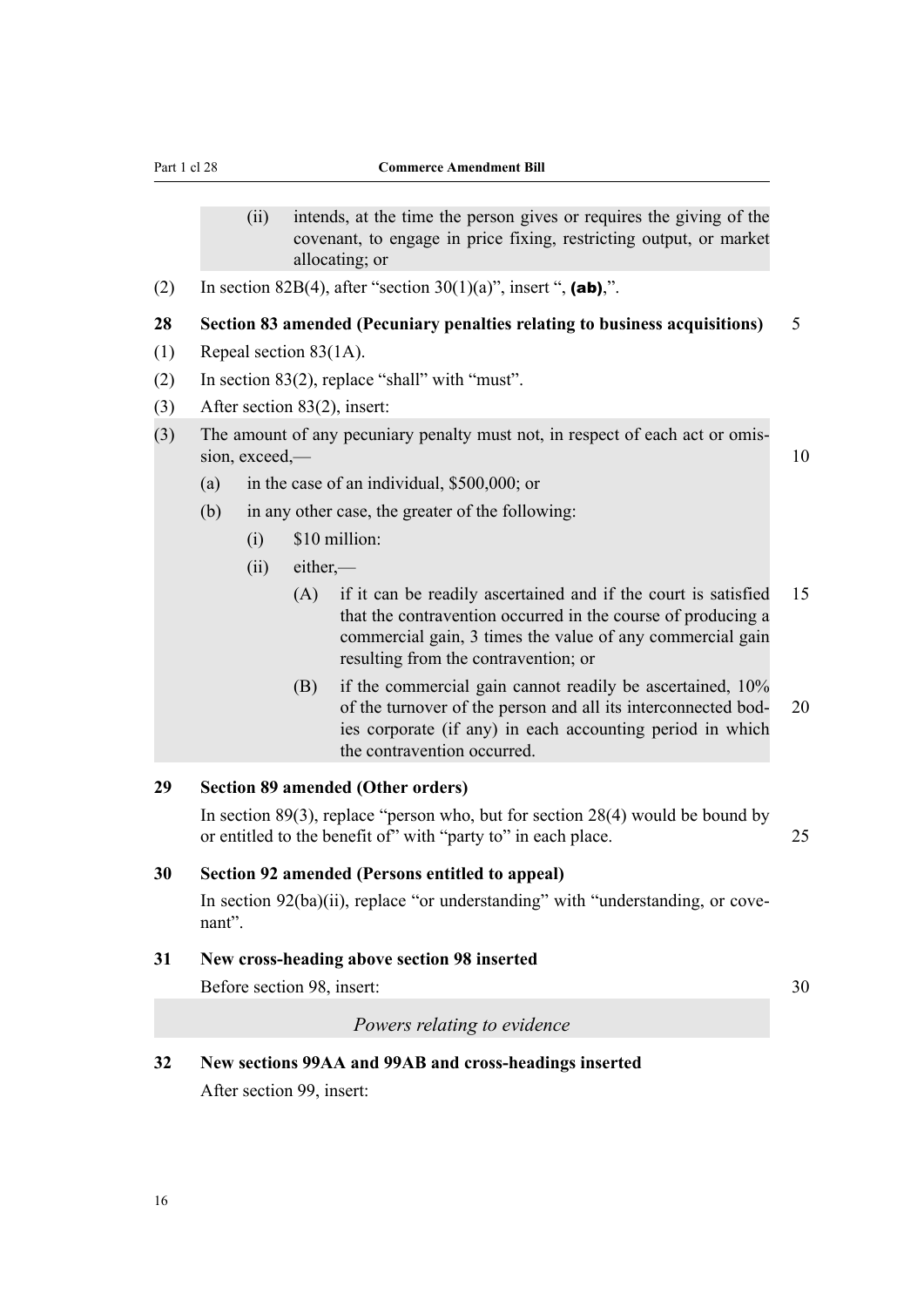<span id="page-20-0"></span>*Power to share information and documents with public service agencies, statutory entities, and Reserve Bank Reserve Bank, and New Zealand Police*

**99AA Sharing of information and documents with public service agencies, statutory entities, and Reserve Bank Reserve Bank, and New Zealand Police** 5

- (1) The Commission may provide to a public service agency, a statutory entity,  $\Theta$ the Reserve Bank of New Zealand the Reserve Bank of New Zealand, or the New Zealand Police any information, or a copy of any document, that the Commission—
	- (a) holds in relation to the performance or exercise of the Commission's 10 functions, powers, or duties under this Act or any other legislation; and
	- (b) considers may assist the public service agency, statutory entity, or Reserve Bank the Reserve Bank, or the New Zealand Police in the per‐ formance or exercise of its functions, powers, or duties under this Act or any other legislation. 15
- (2) The Commission may provide information, or a copy of a document, under this section only if the Commission is satisfied that—
	- (a) doing so will not substantially affect the performance of its other functions; and
	- (b) appropriate protections are or will be in place for the purpose of main‐ 20 taining the confidentiality of anything provided (in particular, informa‐ tion that is personal information within the meaning of the Privacy Act 2020).
- (3) The Commission may use any information, or a copy of any document, in the Commission's performance or exercise of its functions, powers, or duties under 25 any legislation if the information or copy is provided to the Commission—
	- (a) by a public service agency-or statutory entity, or the Reserve Bank,, a statutory entity, the Reserve Bank, or the New Zealand Police under any legislation; or
	- (b) by an overseas regulator. 30
- (4) In this section and section 99AB, **statutory entity** means an entity or office named in Schedule 1 of the Crown Entities Act 2004.
- (5) This section applies despite anything to the contrary in any contract, deed, or document.
- (6) Nothing in this section limits the Privacy Act 2020 or section 29 of the Fuel 35 Industry Act 2020.
	- 17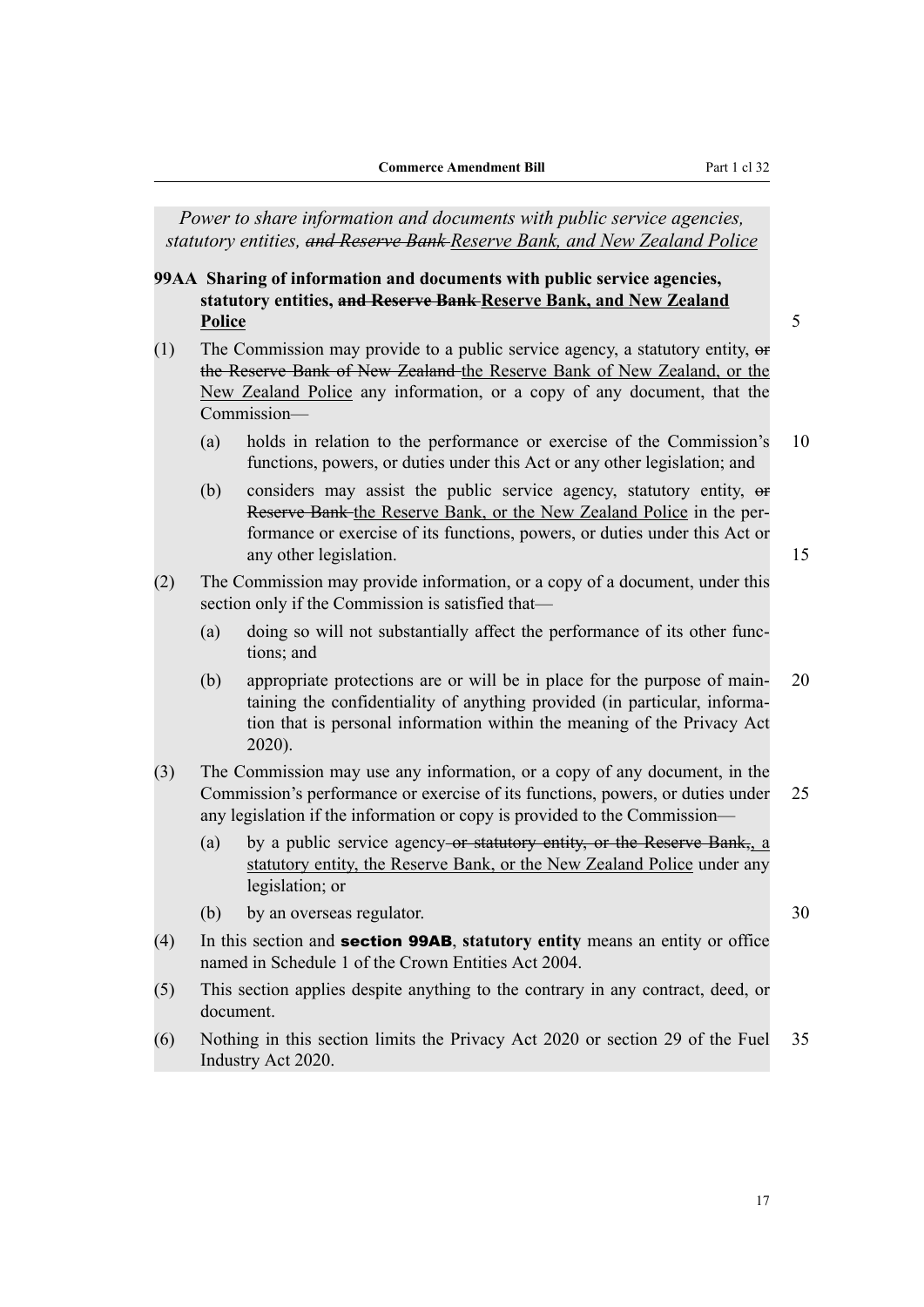#### <span id="page-21-0"></span>**99AB Commission may impose conditions on provision of information or documents**

- (1) The Commission may impose any conditions in relation to providing informa‐ tion, or a copy of a document, to a public service agency, a statutory entity, or the Reserve Bank of New Zealand the Reserve Bank of New Zealand, or the 5 New Zealand Police (whether provided in compliance with a request or other‐ wise).
- (2) The Commission must, in considering what conditions to impose, have regard to whether conditions are necessary or desirable in order to protect the privacy of any individual. 10
- (3) The conditions may include, without limitation, conditions relating to—
	- (a) maintaining the confidentiality of anything provided (in particular, infor‐ mation that is personal information within the meaning of the Privacy Act 2020):
	- (b) the storing of, the use of, or access to anything provided: 15
	- (c) the copying, returning, or disposing of copies of documents provided:
	- (d) payment of the costs incurred by the Commission in providing anything or in generally complying with a request.
- (4) This section does not limit section 100.

*Assistance to overseas regulators* 20

**33 Section 99C amended (Definitions of terms used in sections 99B to 99P)** In section 99C, repeal the definition of **overseas regulator**.

#### **34 New cross-heading above section 100 inserted**

After section 99P, insert:

*Offences, regulations, and administrative provisions* 25

#### **Part 2**

#### **Transitional, related, and consequential amendments**

- **35 Consequential amendment to Fair Trading Act 1986**
- (1) This section amends the Fair Trading Act 1986.
- (2) Repeal section 48A. 30

#### **36 Consequential amendment to Takeovers Act 1993**

- (1) This section amends the Takeovers Act 1993.
- (2) In section 15B(2), replace "section 48A of the Fair Trading Act 1986" with "section 99AA of the Commerce Act 1986".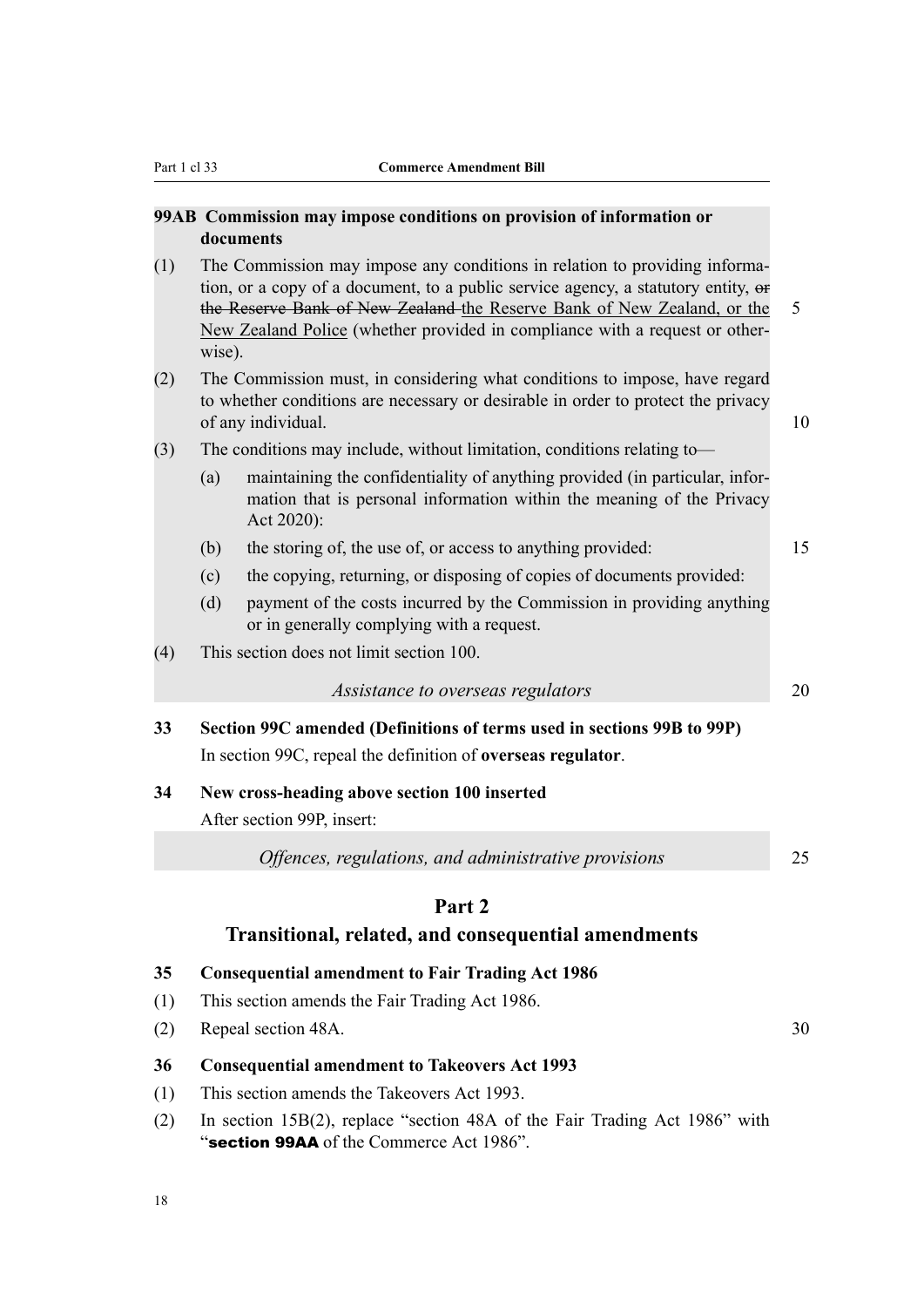#### <span id="page-22-0"></span>**37 Consequential amendment to Fuel Industry Act 2020**

- (1) This section amends the Fuel Industry Act 2020.
- (2) In section 29(5), after "Privacy Act 2020", insert "or section 99AA of the Commerce Act 1986".

#### **38 Schedule 1AA amended** 5

(1AAA) In Schedule 1AA, clause 12, insert as subclause (2):

- (2) Subclause (1) applies on and after section 65AE repeals sections 65AA to 65AD. If the epidemic period, as defined in section 65AA(1), ends on the date on which section 19 of the Commerce Amendment Act 2021 comes into force, *see* **clause 20.** 10
- (1) In Schedule 1AA, after Part 3, insert the Part 4 set out in Part 1 of the Schedule of this Act.
- (2) In Schedule 1AA, after clause 14 (as inserted by subsection (1)), insert the clauses 15 to 24 set out in Part 2 of the Schedule of this Act.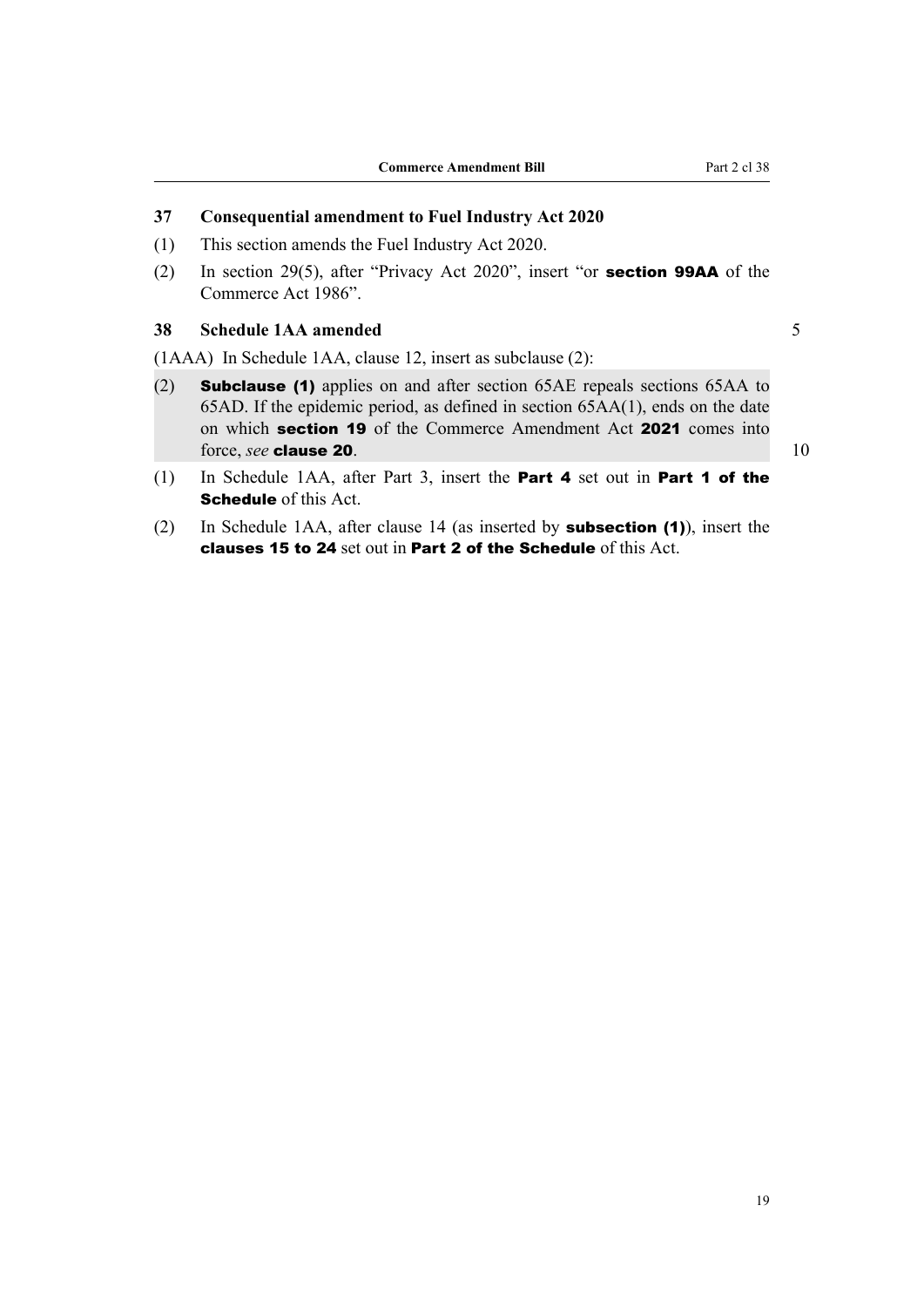<span id="page-23-0"></span>

## **Schedule New Part 4 inserted into Schedule 1AA**

s 38(1), (2)

#### **Part 1**

## **Transitional provisions that come into force 6 months after Royal** 5 **assent**

#### **Part 4**

#### **Provisions relating to Commerce Amendment Act** 2021

#### **13 Interpretation**

 $(1)$  In this Part,  $-$  10

**1-year transitional period** means the period that starts on the commencement date and ends at the close of the first anniversary of the commencement date

**Amendment Act** means the Commerce Amendment Act 2021

**commencement date** means the first anniversary of Royal assent for the Amendment Act. 15

- $(2)$  In this Part,—
	- (a) a reference to a section or Part (for example, **section 36**) is a reference to that section as in force on and from the commencement date; and
	- (b) a reference to a former section or Part (for example, former Part 2) is a reference to that section or Part as in force immediately before the com- 20 mencement date.

#### **14 Authorisation under** new section 58(6A) to (6D) **may be granted before that section comes into force**

(1) This clause applies—

(a) before the commencement date; but 25

- (b) as if sections 30, 36, 36A, 58(6A) to (6D), 58B, 59, 59A, and 61 were in force.
- (2) A person may apply to the Commission under **section 58(6A) to (6D)** for an authorisation.
- (3) The Commission may grant the authorisation. 30
- (4) Sections 58B, 59, 59A, and 61 apply in relation to an application made under this clause.
- (5) An authorisation granted under this clause may only take effect on or after the commencement date.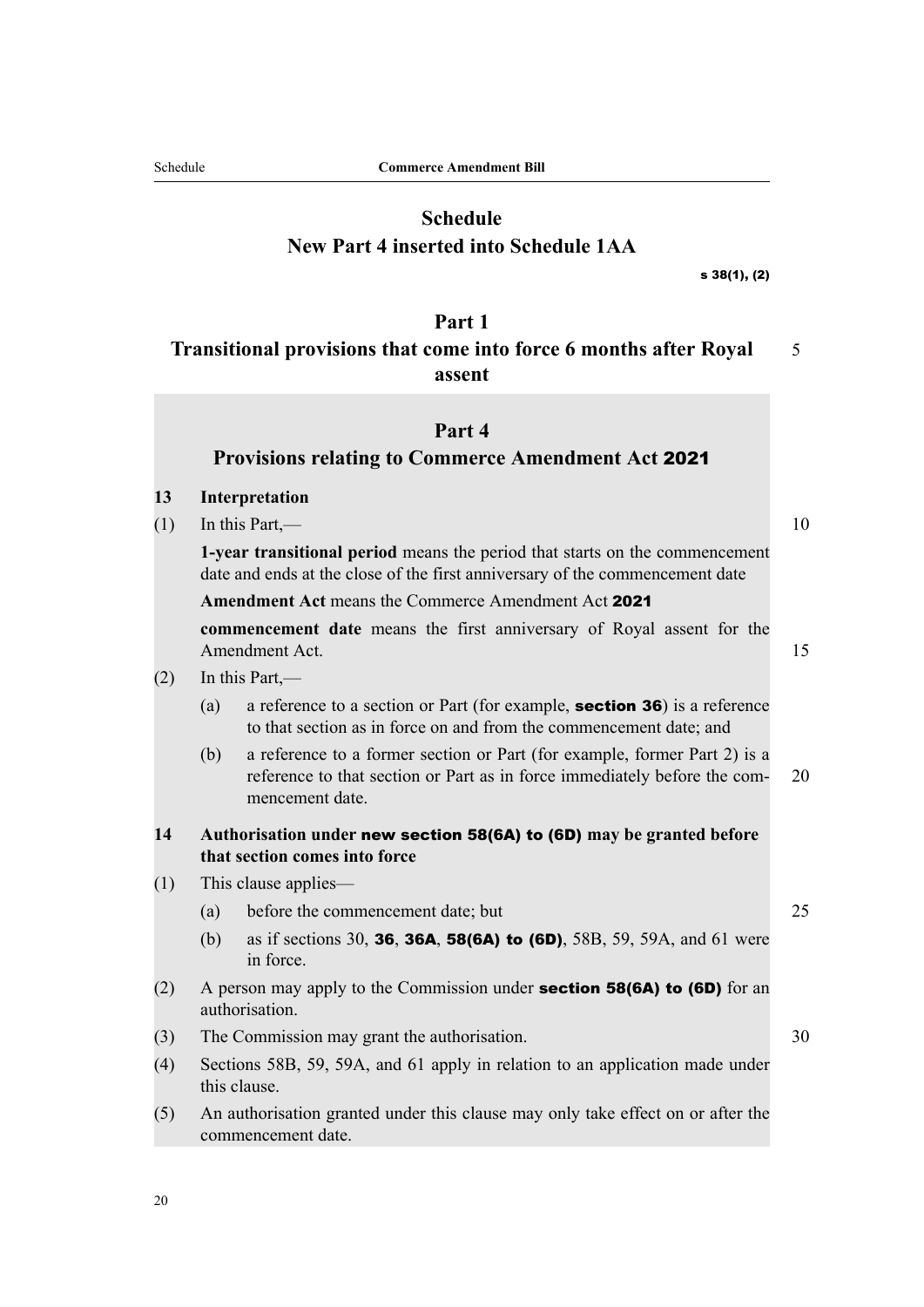## **Part 2**

## **Transitional provisions that come into force on first anniversary of Royal assent**

| 15  |                                                             | Application of cartel prohibition to covenants in force before<br>commencement date                                                                                                  | 5  |  |  |
|-----|-------------------------------------------------------------|--------------------------------------------------------------------------------------------------------------------------------------------------------------------------------------|----|--|--|
|     |                                                             | During the 1-year transitional period, nothing in section $30(1)(b)$ applies in<br>relation to a covenant that is given, or required to be given, before the com-<br>mencement date. |    |  |  |
| 16  |                                                             | Application of sections 36 and 36A to contracts, arrangements,<br>understandings, and covenants in force before commencement date                                                    | 10 |  |  |
|     |                                                             | <b>Sections 36 and 36A</b> apply to conduct that gives effect to a contract,<br>arrangement, understanding, or covenant whether-                                                     |    |  |  |
|     | (a)                                                         | the contract or arrangement was entered into before, on, or after the<br>commencement date; or                                                                                       |    |  |  |
|     | (b)                                                         | the understanding was arrived at before, on, or after the commencement<br>date; or                                                                                                   | 15 |  |  |
|     | (c)                                                         | the covenant was given, or required to be given, before, on, or after the<br>commencement date.                                                                                      |    |  |  |
| 17  |                                                             | Conduct authorised before sections 36 and 36A replaced continues to be<br>authorised                                                                                                 | 20 |  |  |
| (1) | Nothing in <b>section 36 or 36A</b> applies to any conduct— |                                                                                                                                                                                      |    |  |  |
|     | (a)                                                         | to which former Part 2 applied; and                                                                                                                                                  |    |  |  |
|     | (b)                                                         | that, before the commencement date, was authorised under the former<br>Part 5.                                                                                                       |    |  |  |
| (2) |                                                             | Nothing in section 36 or 36A applies to any conduct—                                                                                                                                 | 25 |  |  |
|     | (a)                                                         | to which former Part 2 applied; and                                                                                                                                                  |    |  |  |
|     | (b)                                                         | in respect of which an application for an authorisation under the former<br>Part 5 was-                                                                                              |    |  |  |
|     |                                                             | made before the commencement date; and<br>(i)                                                                                                                                        |    |  |  |
|     |                                                             | (ii)<br>approved on or after the commencement date.                                                                                                                                  | 30 |  |  |
| (3) |                                                             | See former sections $36(1)$ and $36A(1)$ .                                                                                                                                           |    |  |  |
| 18  | rights                                                      | Application of former section 45 to existing statutory intellectual property                                                                                                         |    |  |  |
|     |                                                             | Despite its repeal, former section $45(1)(b)$ continues to apply during the 1-year<br>transitional period in relation to a contract, arrangement, or understanding that              | 35 |  |  |

was—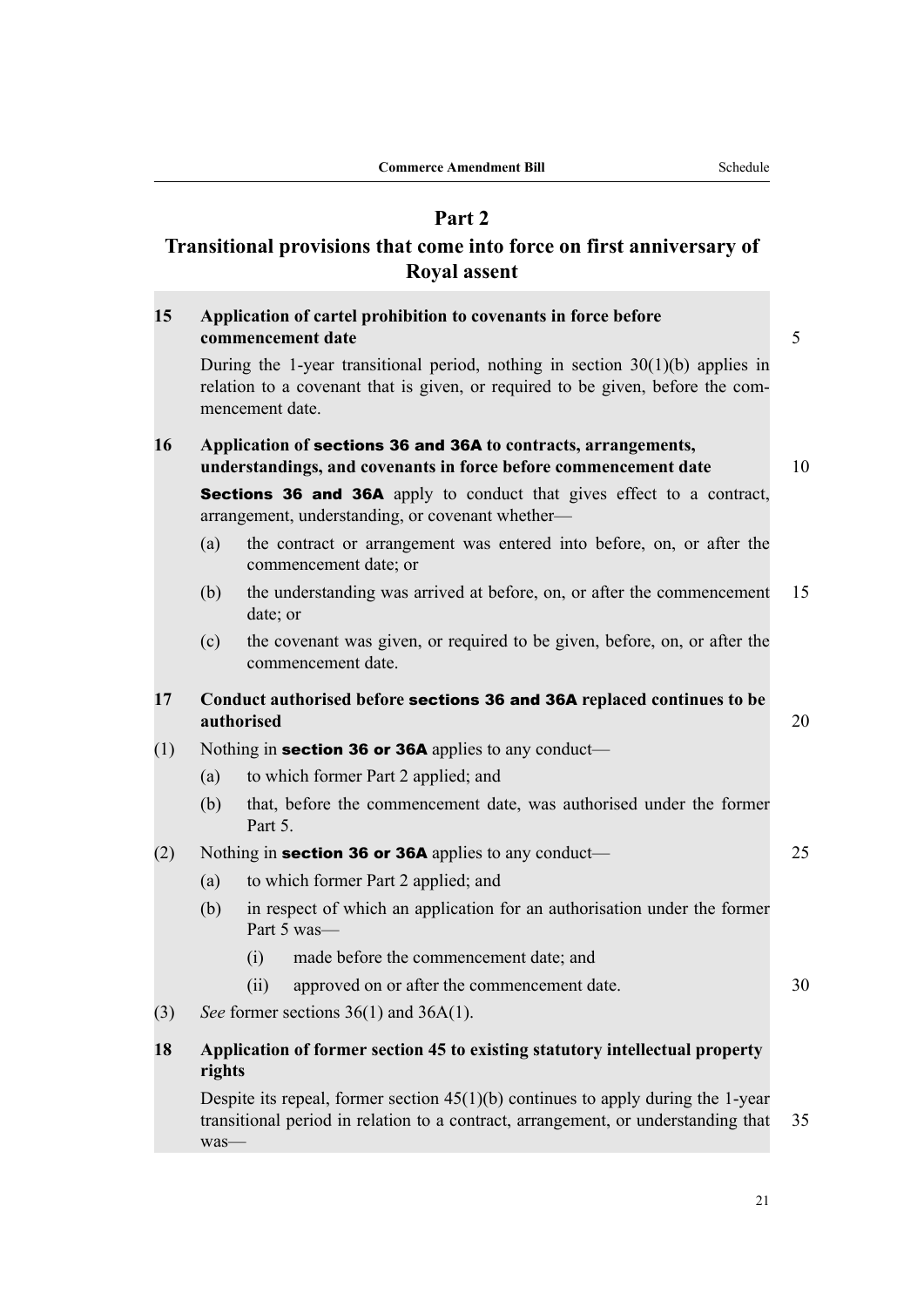- (a) described in former section  $45(1)(a)$ ; and
- (b) entered into, or arrived at, before the commencement date.

#### **19 Sections 58A, 58B, and 59 apply to existing authorisations**

Sections 58A, 58B, and 59 apply to an authorisation granted by the Commis‐ sion under former section 58 before the commencement date. 5

#### **20 Savings provisions if epidemic period under sections 65AA to 65AD ended by Amendment Act**

(1) This clause applies if the epidemic period, as defined in section 65AA(1), ends on the date on which section 19 of the Amendment Act comes into force (*see* section 65AA(1)(b)(ii).  $10$ 

(2) If this clause applies, it applies in relation to the following applications for an authorisation that are made on or after the date on which the epidemic period ends but before the close of the 6-month period that starts on the date on which the Epidemic Preparedness (COVID-19) Notice 2020 expires or is revoked:

- (a) an application for an authorisation under section 58(1), (2), or (6B):  $15$
- (b) an application for an authorisation under **section 58(6D)** that relates to giving effect to a provision of a contract, arrangement, or understanding that is, or may be, a cartel provision.
- (3) Despite section 60(1), the Commission may, in its discretion, waive all or part of any fee payable for the application. 20
- (4) Despite section 61(5), the Commission may, in its discretion, determine the application without complying with section 62.

#### **21 Section 65B applies to existing clearances**

Section 65B applies to a clearance given by the Commission under former section 65A before the commencement date. 25

#### **22 Section 69 applies to existing clearances and authorisations**

Section 69 applies in relation to a clearance or an authorisation whether the clearance was given, or the authorisation was granted, before, on, or after the commencement date.

#### **23 Court may make order in relation to covenant only if given on or after** 30 **commencement date**

Section 80C applies to a covenant only if the covenant is given, or required to be given, on or after the commencement date.